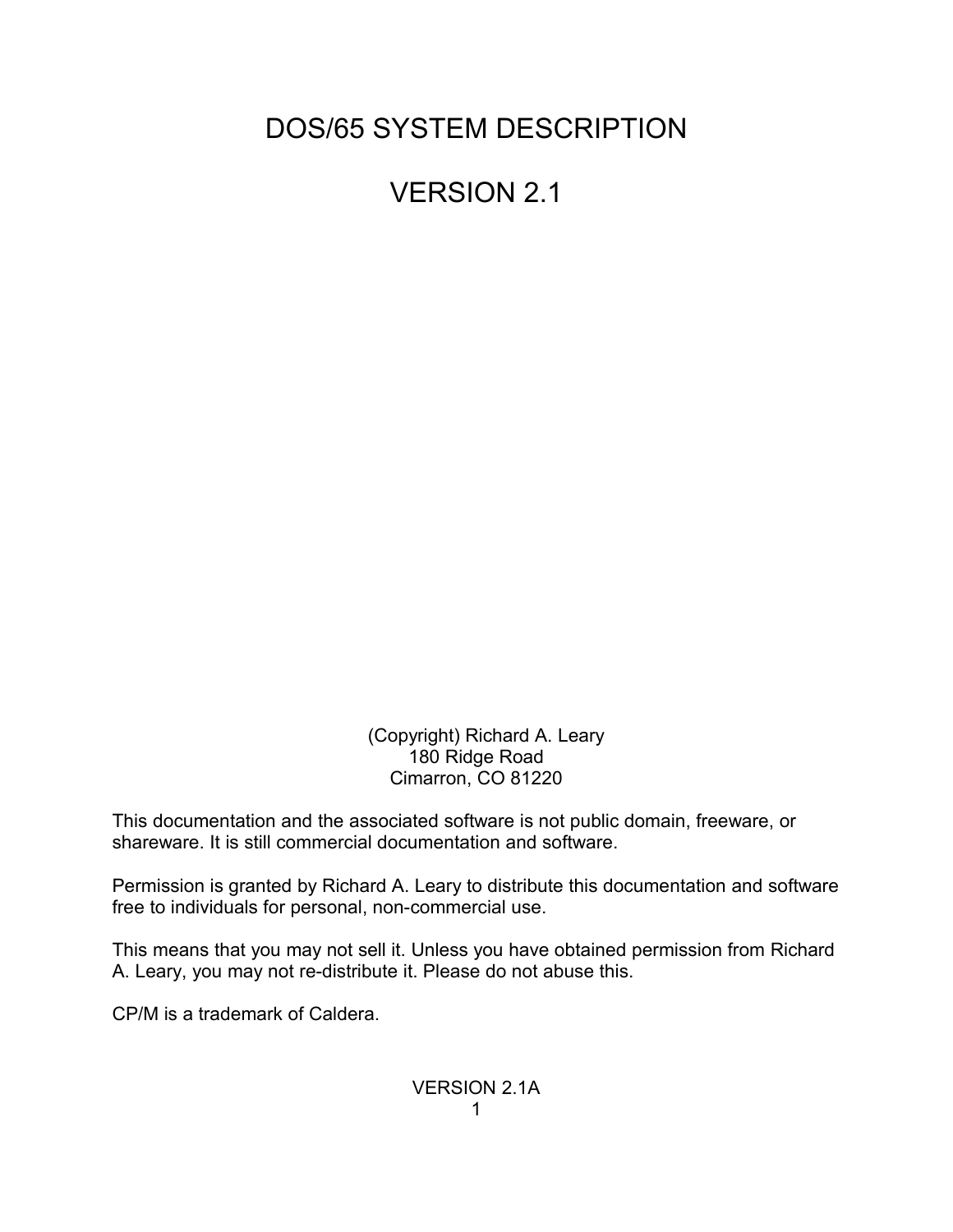# **TABLE OF CONTENTS**

| <b>VERSION 2.1A</b> |  |
|---------------------|--|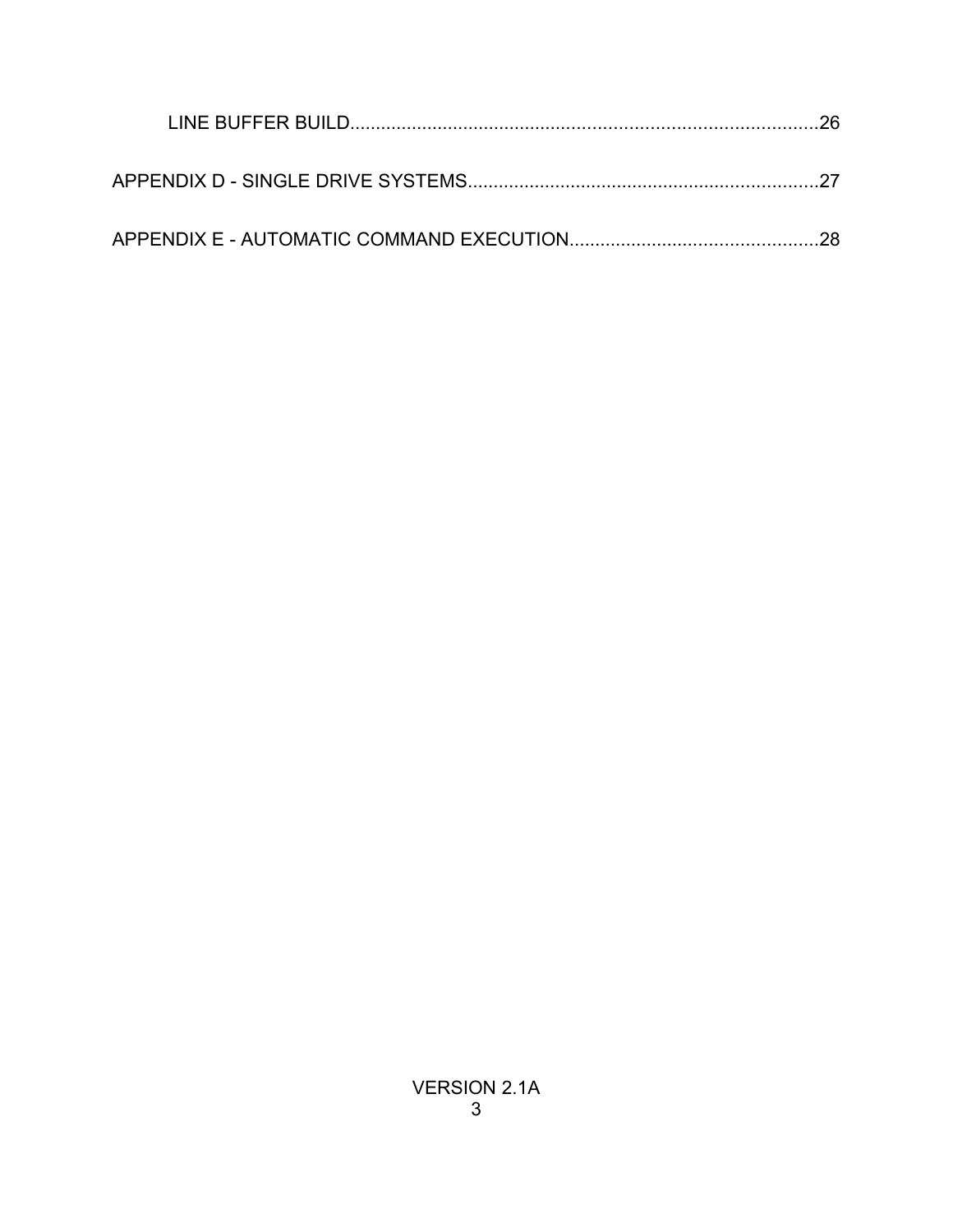# **SECTION 1 - INTRODUCTION**

Of all the problems which plague the 6502 enthusiast, the lack of a low-cost, compatible operating system is one of the most critical. The operating system, the media, and the floppy disk hardware of the common 6502 systems (Commodore, Apple, OSI, Atari, and AIM/SYM/KIM) are not compatible and can not readily be interfaced to systems other than the original. This incompatibility has been the major factor which has prevented the 6502 machines from achieving the status that other systems have achieved.

The challenge then is to establish a standard which minimizes cost, allows easy use by different systems, and ultimately will help make the 6502 and its derivatives the universal processor it is capable of being.

What I have done is attack the software side of the problem in order to make any 6502 system a truly workable disk based system. In addition a degree of compatibility is now possible not only between 6502 systems but with large parts of the world of CP/M systems. The result of my efforts is a system of software which I have named DOS/65.

Like many previous efforts, DOS/65 initially relied upon hardware from the IEEE 696 (S-100) bus and is still available for some IEEE 696 hardware. One can also build your own controller as many DOS/65 users have done and standard OSI and Commodore disk drives are supported. DOS/65 is not limited to any specific hardware platform.

The hardware interface between the 6502 system and the IEEE 696 bus is discussed in detail in the IEEE 696 INTERFACE GUIDE that is available from Richard A. Leary. That interface is not complex and even in the case of most disk controllers involves little more than would be required to use IEEE 696 memory or I/O boards with the 6502.

DOS/65 itself is a software system which has the same basic structure as the foremost 8080/Z80 software standard, CP/M, and is file compatible with CP/M Version 1.4 and later versions. Since the machine language software obviously can not be compatible between the 8080/Z80 and the 6502, the term "file compatible" simply means that a DOS/65 diskette could be inserted into a CP/M system or vice-versa and the files manipulated in every way except actual execution.

The system could not tell the difference between files created on the host versus those created on a CP/M system. For example a BASIC-E source program which had been created, edited, and used on a CP/M system could be used on a DOS/65 system using the BASIC-E/65 compiler and interpreter with at most only minor changes. Data files of all forms could be exchanged between systems without restriction.

The reasons for selecting CP/M as the standard are simple. CP/M has many features including: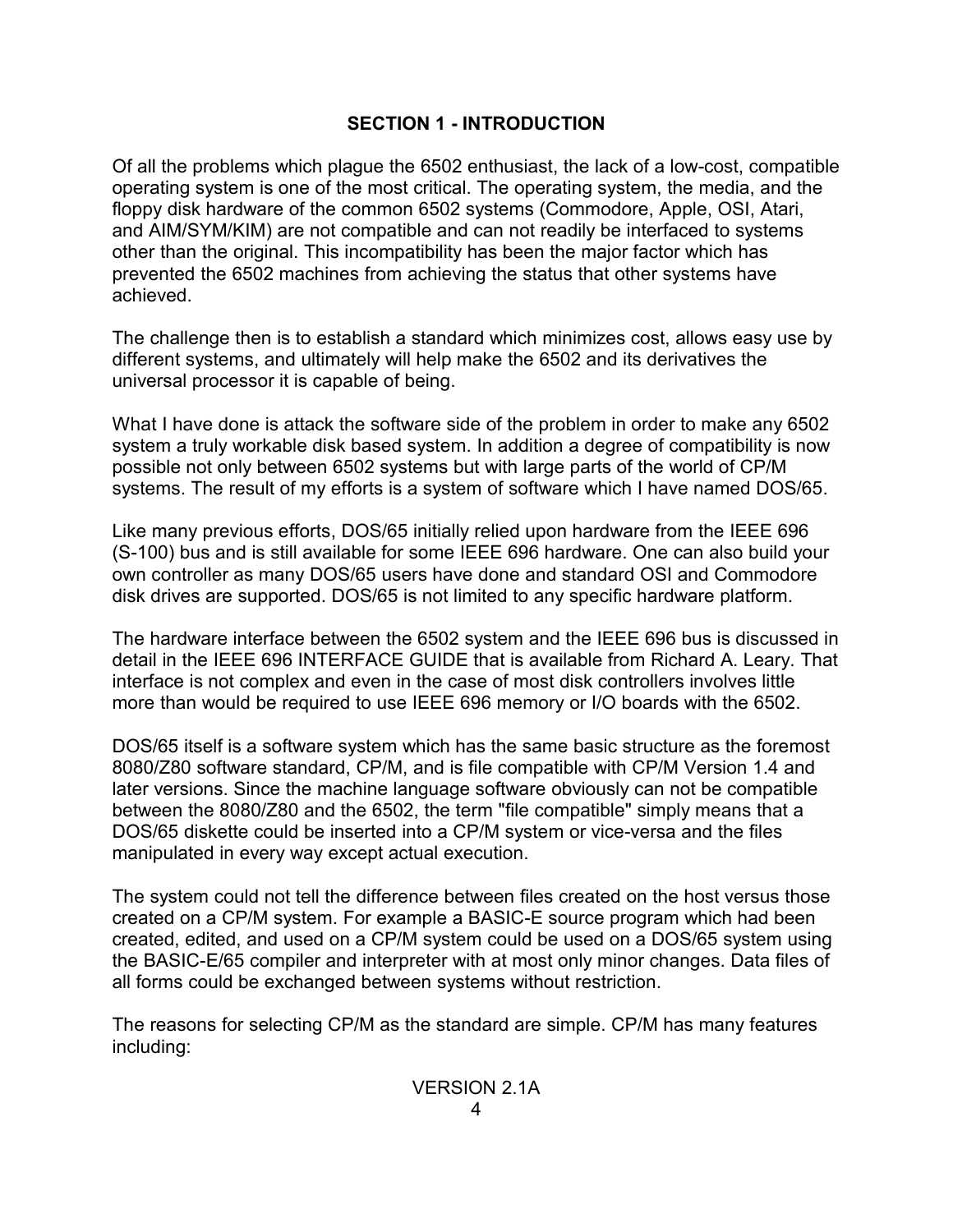- Nearly total hardware independence
- Easy access to operating system primitives
- Easy alteration to accommodate system unique characteristics
- Large library of compatible software that in many cases can be ported to DOS/65
- Simplicity

None of these claims are overwhelming in themselves, but taken as a whole they stand as a compelling reason to use CP/M as the format and structure standard for a 6502 operating system.

The remainder of this document is devoted to a description of DOS/65 and an explanation of how to use DOS/65.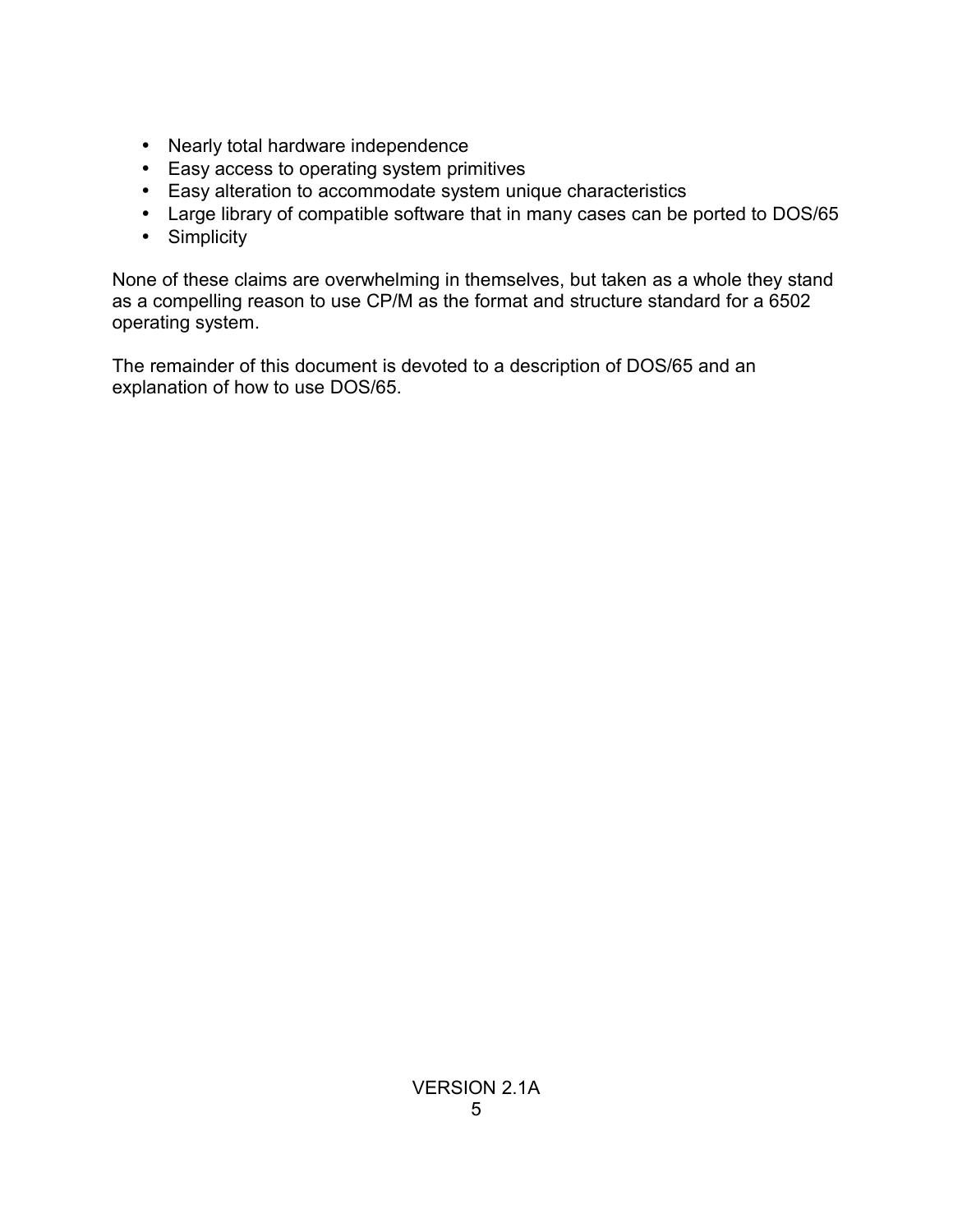#### **SECTION 2 - SOFTWARE AND OPERATIONS**

#### 2.1 OVERVIEW

The following material discusses use of the system. It assumes that the user has successfully booted the system and is prepared to begin using the system. If that is not the case, please consult the appropriate manuals.

#### 2.2 STRUCTURE

DOS/65 is a modular system organized in layers as shown in the following figure. In DOS/65 the layers are named:



As the figure indicates, the layers of DOS/65 are strongly related to both the degree of host independence and the ease of use of that layer by the programmer. Each layer is described below.

#### 2.2.1 CCM

CCM is the primary interactive interface between DOS/65 and the user. It is through the "plain-language", hardware independent media of CCM that the user can request execution of the built-in high level commands, can alter the default drive, or can execute a transient program such as BASIC-E/65. In the Version 2.1 of DOS/65 the available CCM command formats are:

DIR (drive:)(object) SAVE (length) (drive:)(ufn) (address) ERA (drive:)(object) VERSION 2.1A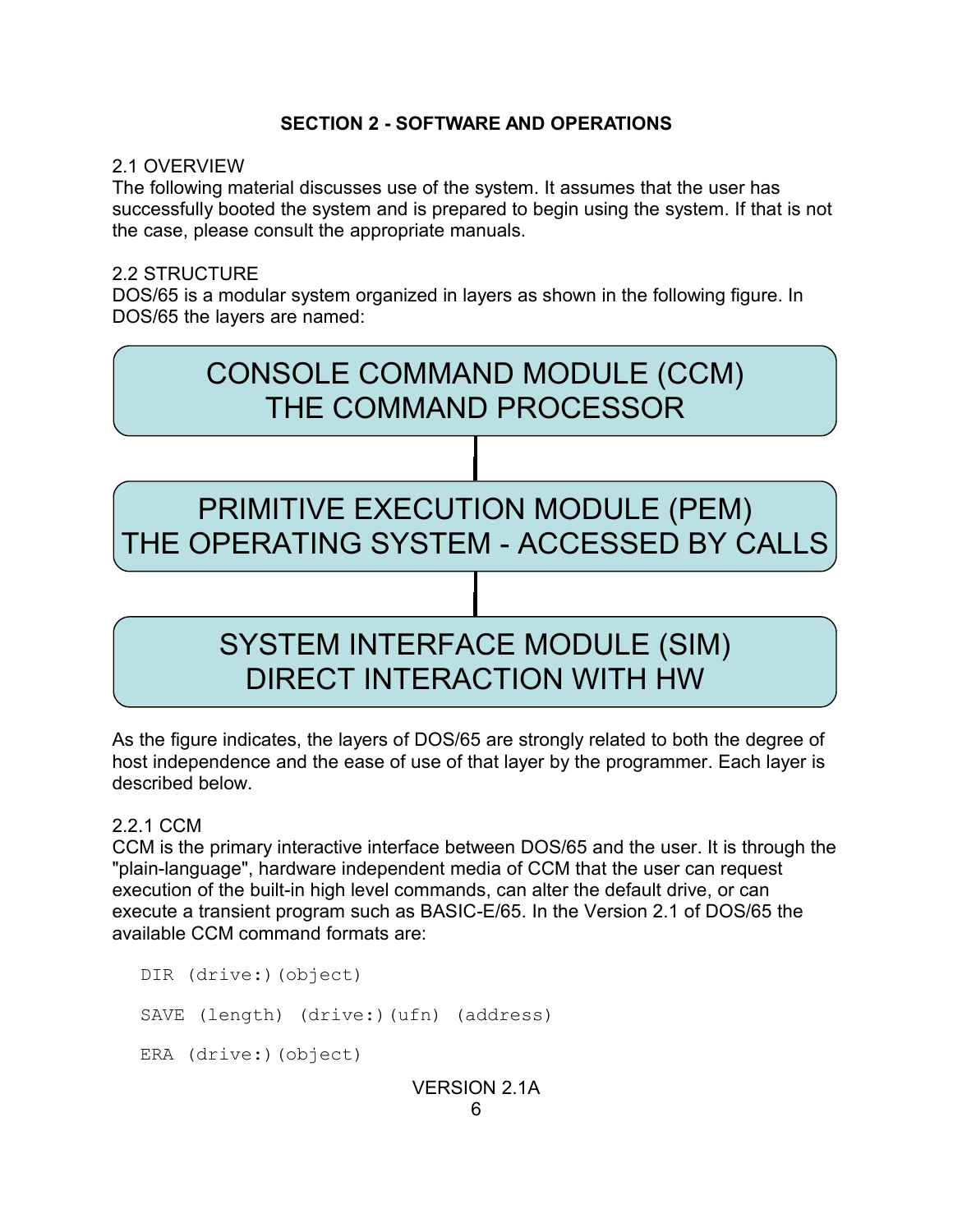```
GO (address)
LOAD (drive:) (ufn) (address)
TYPE (drive:)(ufn)
REN (drive:)(ufn)=(drive:)(ufn)
(drive:)
(drive:)(ufn)
```
### 2.2.1.1 PARAMETERS

### 2.2.1.1.1 OBJECT/UFN/AFN

The (object) field is a file specification identical to the CP/M file specification convention. It can either be an unambiguous file name (UFN) or an ambiguous file name (AFN). An UFN consists of a one to eight character file NAME optionally separated from a zero to three character TYPE field by a ".". The following are examples of valid UFN's:

BASIC.COM TEST  $A$ A\$TEST.\$\$\$

The characters

. ?  $* = : < >;$  and DELETE (\$7F)

are illegal as are all lowercase alphabetic characters. The restriction against lowercase characters does not cause problems when used with a console having lowercase characters since CCM translates all console inputs to uppercase.

# *CAUTION*

#### *Lowercase to uppercase translation is only done when operating in CCM. No translation is performed when operating in a transient program unless otherwise specified.*

The following are not legal UFN's:

BSC..TST TEST<A.SRC AB: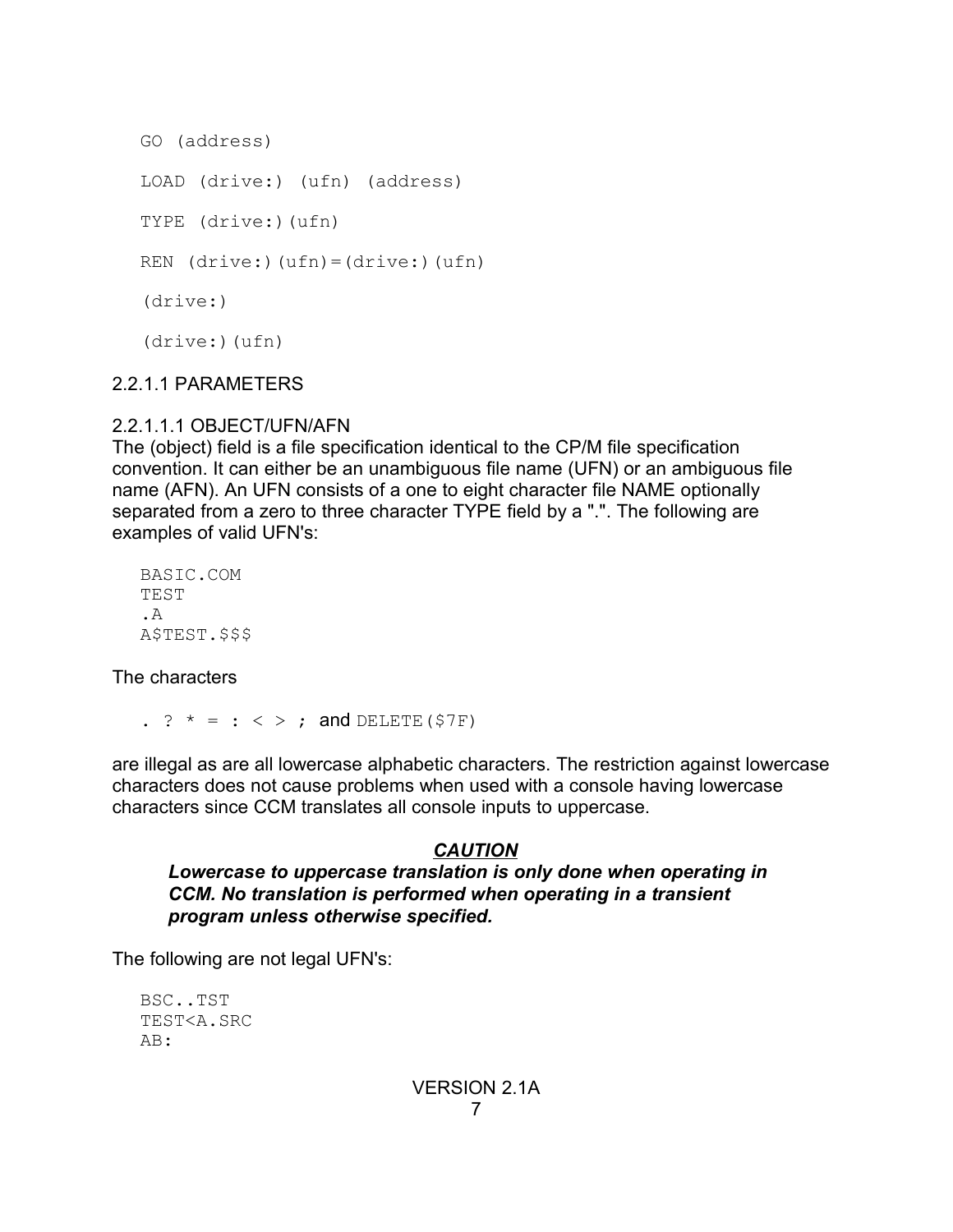An AFN follows the same rules as an UFN except that the wildcard characters  $*$  and ? are used. Use of ? means that the specified AFN will match any file which has any character in the corresponding character position. Thus the AFN BA?. COM would match the files BAS. COM and BA\$. COM but not the file BBS. COM. The  $*$  simply causes that character and all following characters in the associated field to be the same as ?. Thus B\*.COM is equivalent to B???????.COM.

That UFN would match

BAS.COM, BA\$.COM, and BBS.COM.

# NOTE

Remember that  $\star$ .  $\star$  matches every file on the diskette.

# 2.2.1.1.2 DRIVE

DOS/65 can handle up to eight drives. Each drive is designated by a letter (A, B, C, ..., or H) and while operating in CCM all command input prompts are of the form  $x >$  where  $x$  is the letter corresponding to the currently active (default) drive.

DOS/65 allows an AFN or UFN to be preceded with a drive specification consisting of the drive letter followed by a colon. If none is specified, the default drive is assumed for all file references. For example, a command such as

DIR B:

will list the directory of drive B: regardless of the current default drive.

# 2.2.1.1.3 LENGTH

The LENGTH parameter is an integer numerical field from 0 to 255. If entered as a simple number it is assumed to be a decimal number. If preceded by a \$, the field is evaluated as a hexadecimal number. The evaluated number represents the number of 256 byte pages to be manipulated.

# 2.2.1.1.4 ADDRESS

The ADDRESS parameter is an integer numeric field from 0 to 65535. If entered as a simple number it is assumed to be a decimal number. If preceded by a \$, the field is evaluated as a hexadecimal number. The evaluated number represents a 16-bit address within the 6502 address space.

# 2.2.1.2 CCM INPUT AND INPUT EDITING

Command lines input to CCM are buffered as a full line and can be edited prior to execution. The following keys have special meaning to CCM.

KEY ACTION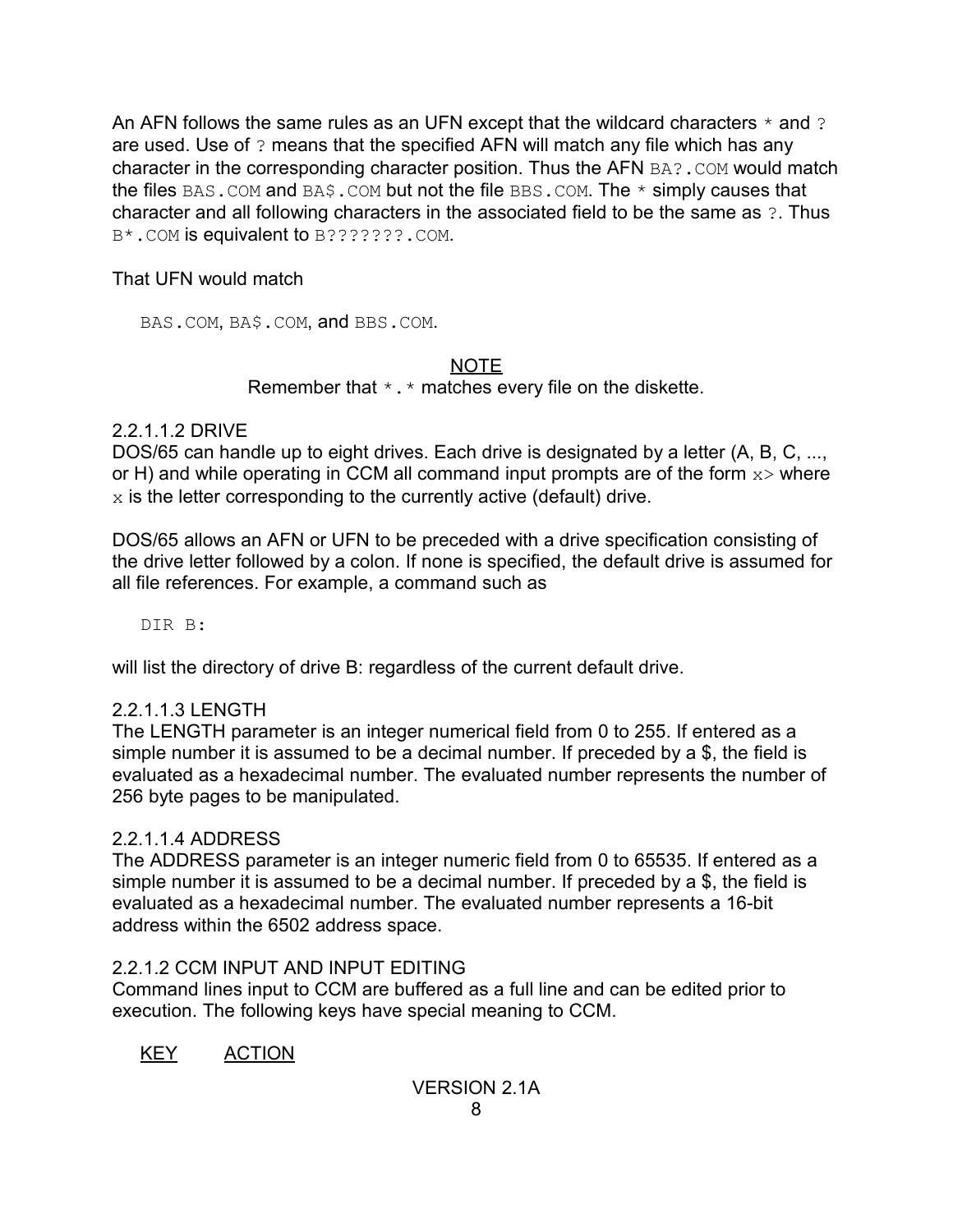- (ctl-x) Cancels current input line and lets user enter new command line.
- (ctl-i) Enters a tab (ctl-i) into the buffer and spaces the console to the next modulo eight column.
- (ctl-r) Types the current buffer contents onto the console.
- (delete) Deletes the last character input by the user.
- (ctl-c) If the first input in a line will cause a WARM BOOT to be executed.
- (cr) Terminates input and causes execution of the command currently in the buffer.
- (ctl-p) Toggles the flag which causes all output to the console to also be output to the "LIST" device.

# 2.2.1.3 COMMANDS

Now that we know what the range of valid file designators is, let's define what the built-in commands do.

# 2.2.1.3.1 DIR (drive:)(object)

Displays a listing on the console of the disk directory for all files matching the specified file designator. A blank object field is equivalent to  $*$ .  $*$ . If no files are found which match the specification, the user is so informed. Examples:

| dir *.asm | show assembler files on default drive |
|-----------|---------------------------------------|
| dir b:    | show all files on drive b             |

# 2.2.1.3.2 SAVE (length) (drive:)(ufn) (address)

Transfers the contents of (length) decimal pages from memory to the file (ufn). If a file already exists named (ufn), it is erased. If no address parameter is entered, the transfer begins at the TEA start address for the host system and can include the full TEA. If the address parameter is entered, the transfer begins at the specified address. Examples:

|  |                   | save 15 b:*xas.com | save 15 pages on b as *xas.com             |
|--|-------------------|--------------------|--------------------------------------------|
|  | save 1 .com \$400 |                    | save 1 page on default as .com starting at |
|  |                   |                    | hexadecimal 400                            |

# 2.2.1.3.3 ERA (drive:)(object)

Erases all files matching the file designator. ERA \*.\* will result in request for verification that the user wishes to erase all files on the disk. Examples: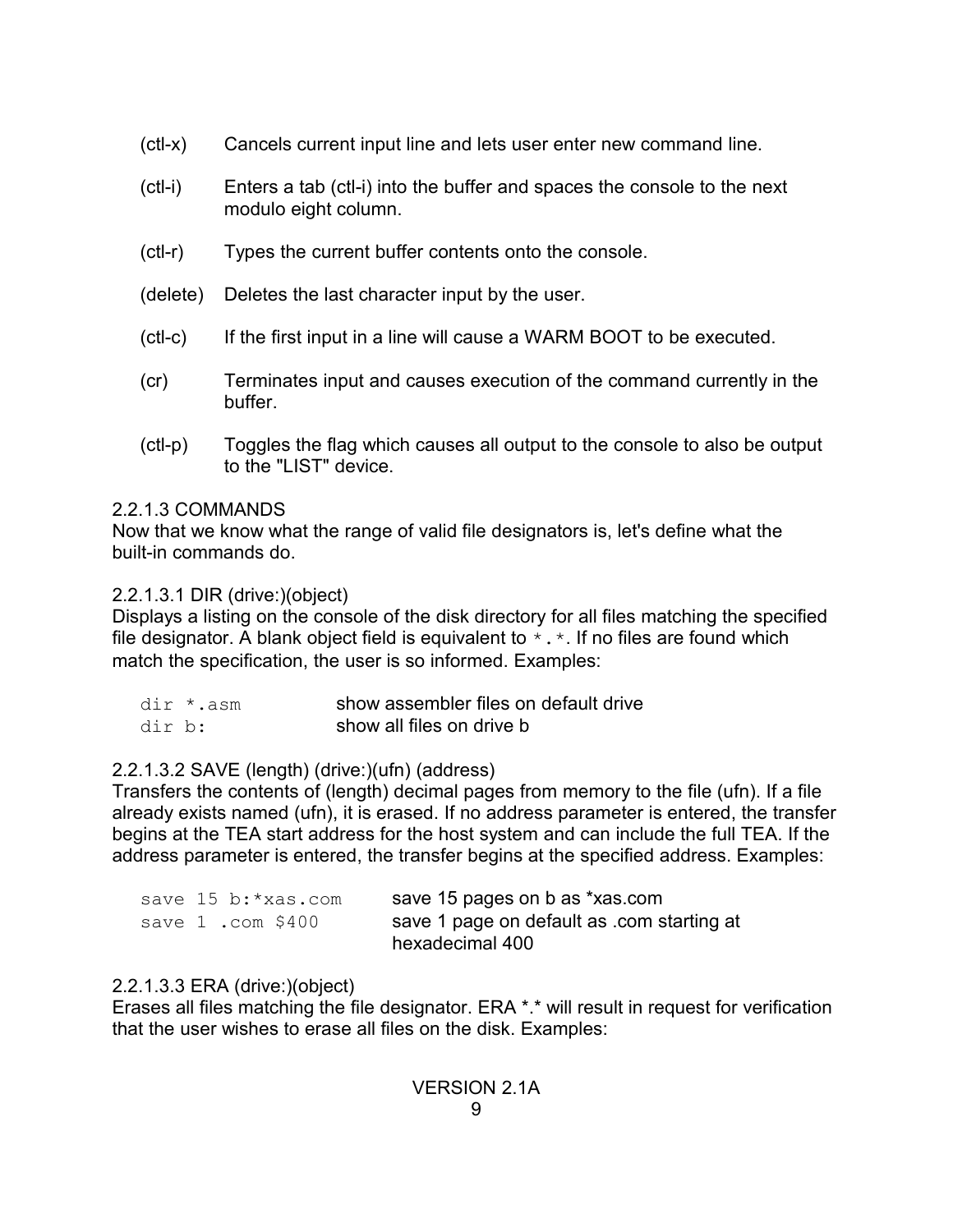| era b:*.com  | erase all com files on drive b |
|--------------|--------------------------------|
| era test.asm | erase file test asm on default |

2.2.1.3.4 GO (address)

Transfers control to the instruction at the (address) entered. If no (address) is entered, then program execution begins at the TEA start. Examples:

| ao        | start execution at TEA                                      |
|-----------|-------------------------------------------------------------|
| go \$2000 | start execution at hexadecimal 2000 regardless of TEA start |

#### 2.2.1.3.5 LOAD (drive:)(ufn) (address)

Loads the specified file as a binary file at the address stated. If no address is specified, the load will start at the TEA start. In all cases, the file is loaded as a binary file regardless of the file contents or name. Examples:

| load test.bin         | load test bin at TEA                             |
|-----------------------|--------------------------------------------------|
| load newsys.kim \$800 | load newsys.kim at hexadecimal 800 regardless of |
|                       | TEA start                                        |

### 2.2.1.3.6 TYPE (drive:)(ufn)

Transfers the designated file (hopefully an ASCII text file) to the console. Horizontal tabs (ctl-i or \$09) will be expanded on 8 column spacing. Transfer will be terminated by a physical end of file or by the DOS/65 EOF character (ctl-z or \$1A). Typing a (ctl-s) during execution will freeze the output as discussed in Section 2.2.2 of the SYSTEM INTERFACE GUIDE. Any other character will cause the TYPE function to be terminated. Examples:

| type b:sim.asm  | type file sim.asm from drive b    |
|-----------------|-----------------------------------|
| type report.bas | type file report bas from default |

# 2.2.1.3.7 REN (drive:)(ufn) (drive:)(ufn)

Renames the file which matches the first designator to the second designator. If a file already exists matching the second designator, the command will not be executed and an error message will be displayed. Examples:

| ren report.old report.bak | rename report old on default drive to report bak |
|---------------------------|--------------------------------------------------|
| ren b:data b:data.com     | rename data to data com on drive b               |

#### 2.2.1.3.8 (drive:)

Changes the default drive to the specified drive. Examples:

| b:  | default drive will be B |
|-----|-------------------------|
| -а: | default drive will be A |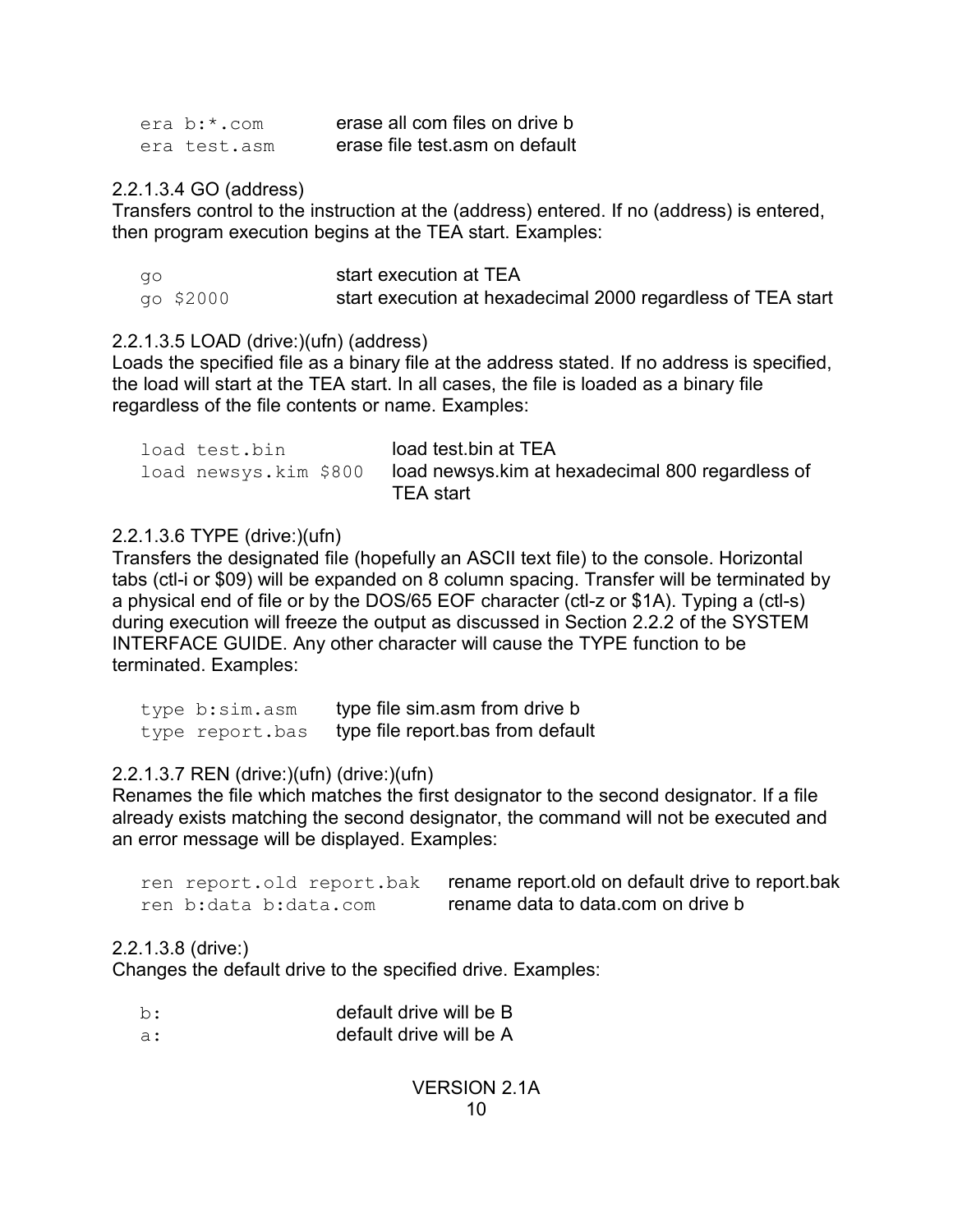#### 2.2.1.3.9 (drive:)(ufn)

The last capability of CCM is the ability to load and execute transient (i.e., not "built-in") commands. That is done by entering the NAME portion only of a UFN of type "COM". CCM searches for the file of type "COM" having the NAME corresponding to the command line input. If it is found, it is loaded and executed. For example, if a BASIC interpreter existed in binary code form as the file BASIC.COM on drive B, entering the CCM command

b:basic

causes that file to be loaded into RAM from drive B and executed. The load start and execution entry address is the same as the SAVE start address discussed in section 2.2.1.3.2. That address is called the TRANSIENT EXECUTION AREA (TEA). The following table shows the values of TEA START for the various DOS/65 configurations.

| <b>CONFIGURATION</b> | <b>TEA START</b> |
|----------------------|------------------|
| S                    | \$200            |
| Р                    | \$400            |
| A                    | \$800            |
| Τ                    | \$1000           |
| R                    | \$1400           |
| Κ                    | \$2000           |

The CCM for each configuration is slightly different since it must know where TEA starts for GO, LOAD, and SAVE and transients to work correctly. Obviously COM files for one version can not be directly executed on another configuration. There are ways around that limitation which allow the user to load and execute files having a TEA higher than the current configuration by using the DOS/65 standard transient DEBUG. Consult the DEBUG manual for further details.

In addition to finding and loading the transient program, CCM will attempt to build up to two FCB's from the characters following the transient UFN on the command line. Regardless of whether CCM can build any FCB's from the command line, CCM will transfer all characters after the transient UFN to a command line buffer at the DEFAULT BUFFER location. Additional data on both these two features is included in Appendix C.

Note that CCM is in one sense only a somewhat special transient program. While it is not loaded and executed at TEA the way a transient is, it is like a transient in some VERSION 2.1A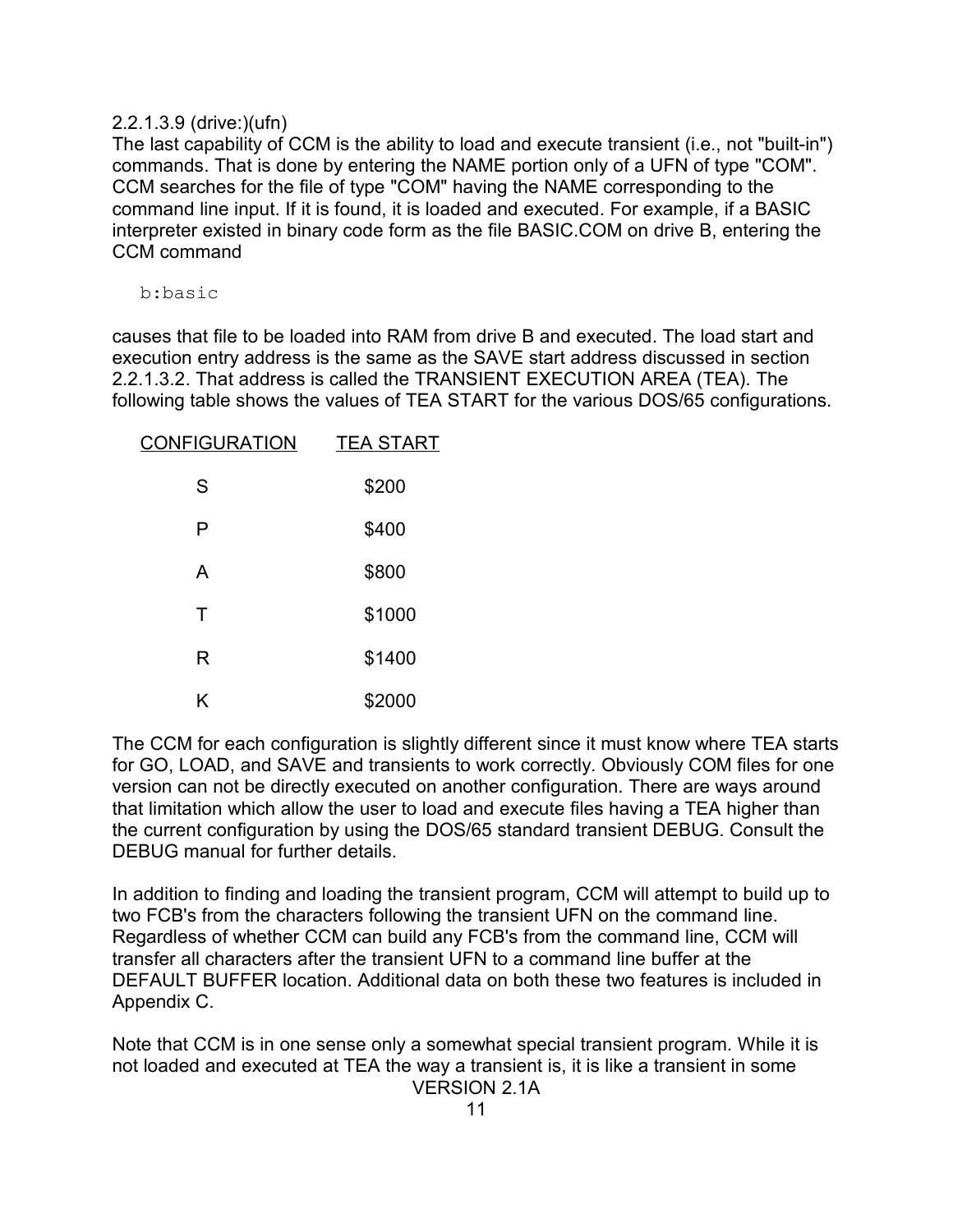ways. For example, no transient uses CCM and hence the transient may use the region normally occupied by CCM without any ill effects as long as a WARM BOOT is executed upon exit from the transient. CCM can not be overlaid during load of the transient by CCM.

The major transient programs supplied with DOS/65 are described in individual manuals. For those programs which do not have a separate manual their use is described in Appendix A.

# 2.2.2 PEM

PEM is the core of the system. It is PEM which user developed programs usually must interface with in order to execute the DOS/65 console, peripheral, and disk primitives. PEM executes a function based upon a function number passed to it in the X register and data or address information passed to it in the A or A and Y registers. The command summary shown in Table 2-1 is probably totally confusing at this point (especially for the disk commands) since a great deal of information is packed into the table and a lot of other knowledge is assumed. Full details on each command are contained in the SYSTEM INTERFACE GUIDE.

# 2.2.2.1 DISK FILE CONCEPTS

For the disk commands the underlying assumptions upon which PEM operates are:

1. For each file PEM maintains one or more directory entries. Each directory entry is an "extent" and, if full, refers to 16K (K=1024) bytes of disk storage. Under some conditions directory entries can actually refer to more than 16K bytes.

2. Each directory entry is organized as sixteen 1K, eight 2K, four 4K, two 8K, or one 16K byte blocks. A block is always assigned as an entity to a given file even if only part of it is actually used.

3. The blocks assigned to each extent are ordered in a logically but not necessarily physically contiguous manner. Thus an extent having two blocks assigned (such as \$07 and \$13) is a continuous file whose actual physical location on the disk is determined by the block number and the mapping scheme used by PEM. That scheme is totally transparent to the user.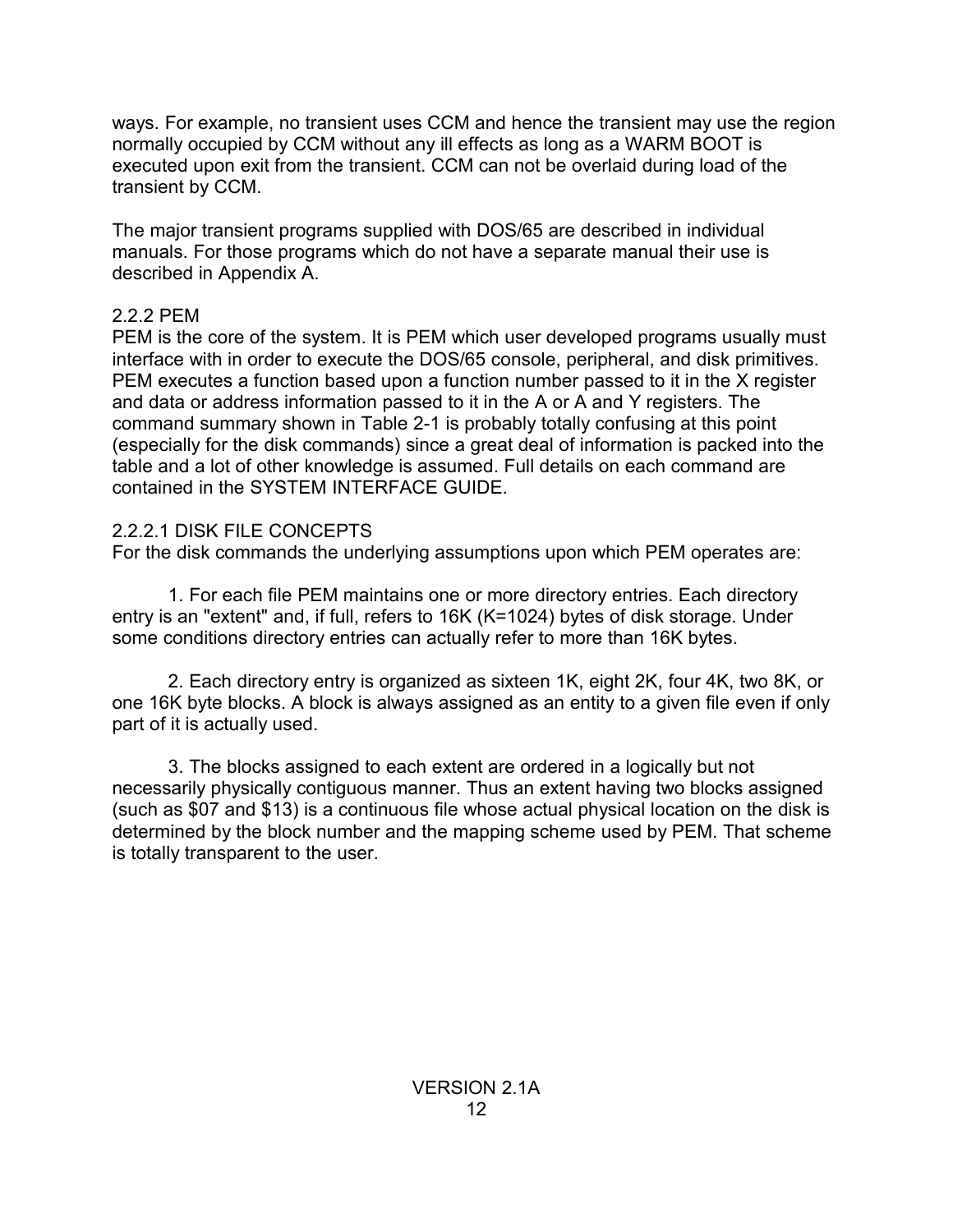# TABLE 2-1. PEM COMMAND SUMMARY

# **Command Number Function**

| 0              | <b>WARM BOOT</b>                            |
|----------------|---------------------------------------------|
| 1              | READ CONSOLE INPUT WITH ECHO                |
| $\overline{2}$ | <b>CONSOLE OUTPUT</b>                       |
| 3              | <b>READ FROM READER</b>                     |
| 4              | <b>WRITE TO PUNCH</b>                       |
| 5              | <b>WRITE TO LIST DEVICE</b>                 |
| 6              | READ CONSOLE INPUT W/O ECHO                 |
| $\overline{7}$ | <b>READ I/O STATUS</b>                      |
| 8              | <b>SET I/O STATUS</b>                       |
| 9              | <b>PRINT BUFFER</b>                         |
| 10             | <b>READ BUFFER</b>                          |
| 11             | <b>CONSOLE READY</b>                        |
| 12             | <b>READ LIST STATUS</b>                     |
| 13             | <b>INITIALIZE SYSTEM</b>                    |
| 14             | <b>SELECT DRIVE</b>                         |
| 15             | <b>OPEN FILE</b>                            |
| 16             | <b>CLOSE FILE</b>                           |
| 17             | <b>SEARCH FIRST</b>                         |
| 18             | <b>SEARCH NEXT</b>                          |
| 19             | <b>DELETE FILE</b>                          |
| 20             | <b>READ RECORD</b>                          |
| 21             | <b>WRITE RECORD</b>                         |
| 22             | <b>CREATE FILE</b>                          |
| 23             | <b>RENAME FILE</b>                          |
| 24             | <b>READ LOG-IN STATUS</b>                   |
| 25             | <b>READ CURRENT DRIVE</b>                   |
| 26             | <b>SET BUFFER ADDRESS</b>                   |
| 27             | <b>READ ALLOCATION VECTOR</b>               |
| 28             | <b>SET READ/WRITE STATUS</b>                |
| 29             | <b>READ READ/WRITE STATUS</b>               |
| 30             | <b>SET LIST ECHO STATUS</b>                 |
| 31             | <b>READ LIST ECHO STATUS</b>                |
| 32             | <b>READ CLOCK (LOW)</b>                     |
| 33             | <b>READ CLOCK (HIGH)</b>                    |
| 34             | <b>READ DCB ADDRESS</b>                     |
| 35             | <b>TRANSLATE LOGICAL SECTOR TO PHYSICAL</b> |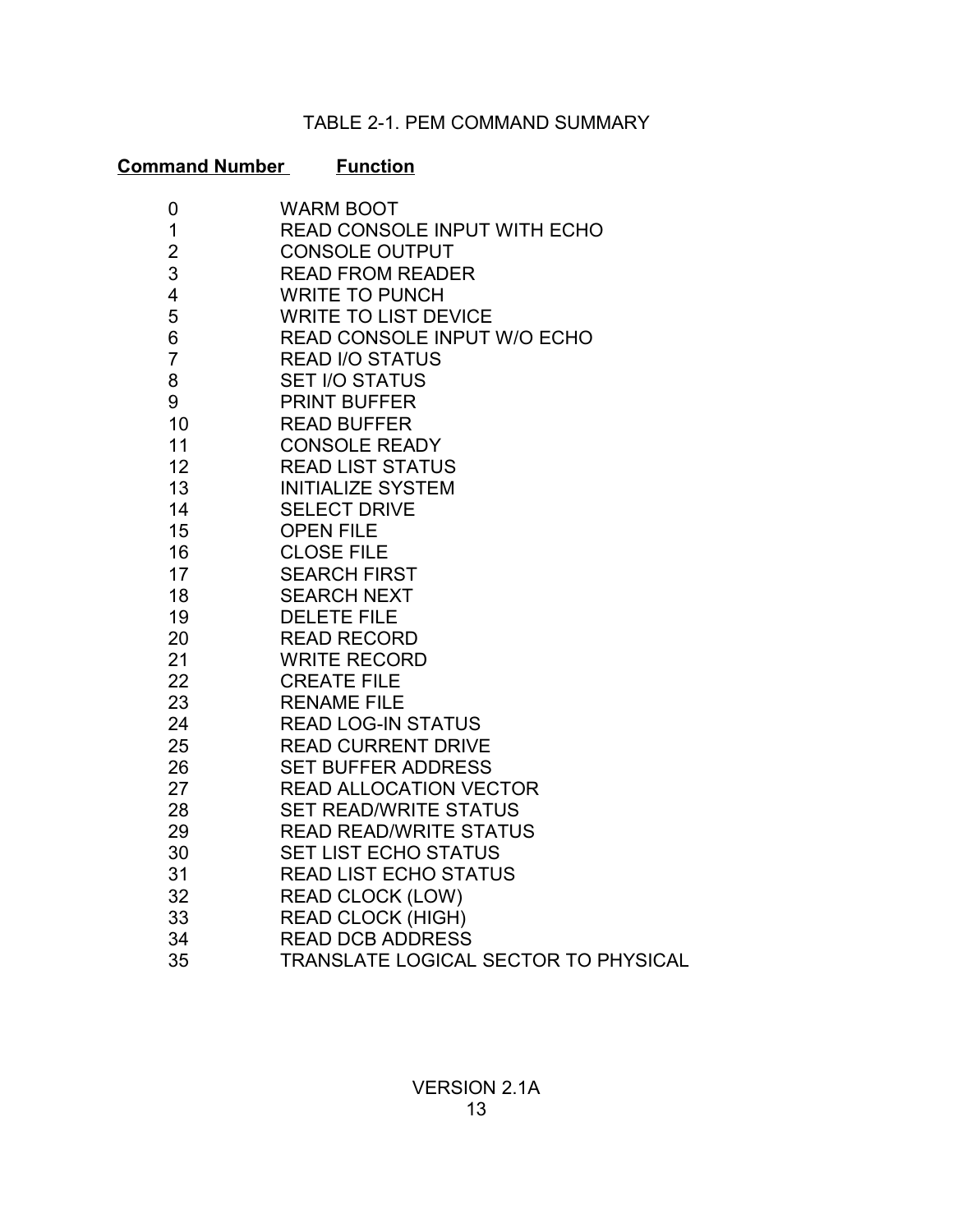4. Within a block, data is organized as records each of which is 128 bytes long. These records are logically contiguous but are physically located at a spacing on the disk which minimizes latency delays in transferring successive records within a block.

5. Access to data is controlled by a logical record number. The maximum number of records in an extent is 128 and thus the logically contiguous records in an extent are numbered from 0 (\$00) to 63 (\$3F) or 127 (\$7F).

### 2.2.2.2 FCB DEFINITION

To keep track of the data needed for DOS/65 file operations, PEM uses something called a FILE CONTROL BLOCK (FCB). An FCB consists of 33 contiguous bytes numbered as bytes 0 through 32. The meaning of each byte is summarized in the following table:

Byte Contents

- 0 drive number + 1 (i.e. 1 to 8) or 0 if DEFAULT
- 1-8 file name in uppercase, left justified, blank filled
- 9-11 file type in uppercase, left justified, blank filled
- 12 extent in binary
- 13-14 not used but reserved for future versions
- 15 number of records in extent (0 to 128)
- 16-31 block numbers (0 if non assigned)
- 32 next record to read or write (0 to 63 or 127)

In general the user must fill in bytes 0 through 12 before communicating with PEM so that PEM knows what file is being used. For example, if one wished to read a file named BASIC.COM from the DEFAULT drive, an FCB would be set up which would look like:

\$00 \$42 \$41 \$53 \$49 \$43 \$20 \$20 \$20 \$43 \$4F \$4D \$00 \$00 \$00 \$00 \$00 \$00 \$00 \$00 \$00 \$00 \$00 \$00 \$00 \$00 \$00 \$00 \$00 \$00 \$00 \$00 \$00

If that FCB began at \$1450, the user would OPEN the file by executing the following code: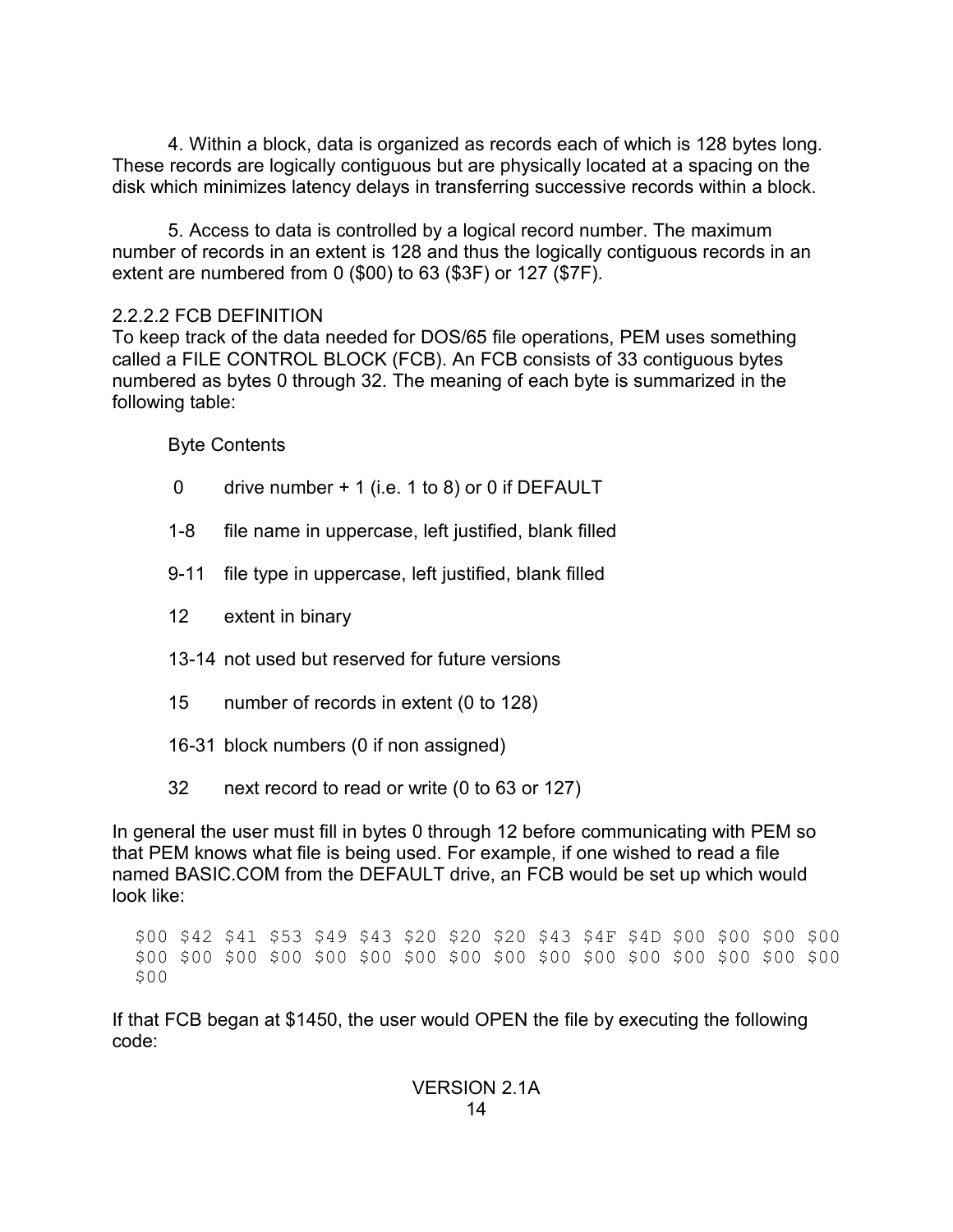|         | $FCB = $1450$                                                             |                                         |
|---------|---------------------------------------------------------------------------|-----------------------------------------|
|         | LDA # <fcb< td=""><td>get address with low in A and high in Y</td></fcb<> | get address with low in A and high in Y |
|         | LDY #>FCB                                                                 |                                         |
| LDX #15 |                                                                           | OPEN command                            |
| JSR PEM |                                                                           | execute it                              |

If PEM found the file then the FCB after return from PEM might look like the following:

\$00 \$42 \$41 \$53 \$49 \$43 \$20 \$20 \$20 \$43 \$4F \$4D \$00 \$00 \$00 \$43 \$1A \$15 \$16 \$23 \$24 \$25 \$26 \$27 \$28 \$00 \$00 \$00 \$00 \$00 \$00 \$00 \$00

This indicates that there are \$43 (67 in decimal) records in the file and that it consists of the 9 numbered blocks shown. If one then wanted to read the first record, the following code could then be used:

|         | LDA # <fcb< th=""><th>address of OPEN FCB</th><th></th><th></th></fcb<> | address of OPEN FCB |  |  |
|---------|-------------------------------------------------------------------------|---------------------|--|--|
|         | $LDY$ #>FCB                                                             |                     |  |  |
| LDX #20 |                                                                         | read command        |  |  |
| JSR PFM |                                                                         | execute             |  |  |

After completion of that command, the last byte in the FCB would have automatically been incremented by one. Although perhaps not obvious, random access within an extent of a file is handled merely by setting byte 32 (the last byte) in the FCB to the desired record number before doing the read or write. For random access beyond an extent, the user must CLOSE the current extent (if open) and then must also calculate the correct extent and OPEN it if it is not already OPEN. Reads and writes of sequential records need not be concerned with the extent as DOS/65 will automatically OPEN the new extent if necessary.

One key question is where one goes to execute a command in PEM. Since PEM itself can be located at many different addresses in a system depending on the MEMORY SIZE, a standard location (\$103) has been defined for a JMP PEM. That location as well as the complete memory organization of DOS/65 is discussed in the SYSTEM INTERFACE GUIDE.

#### 2.2.3 SIM

SIM is the user peculiar interface between PEM and the users system. It consists of a set of JMP's which point to the routines which do the work and a block of data that defines the characteristics of the users console. The JMP's and the associated functions are listed in Table 2-2.

The precise action to be taken by each entry point and the contents of the CONSOLE DEFINITION BLOCK are defined in the SYSTEM INTERFACE GUIDE. It is important to note that SIM is the only portion of DOS/65 which must be modified by the user.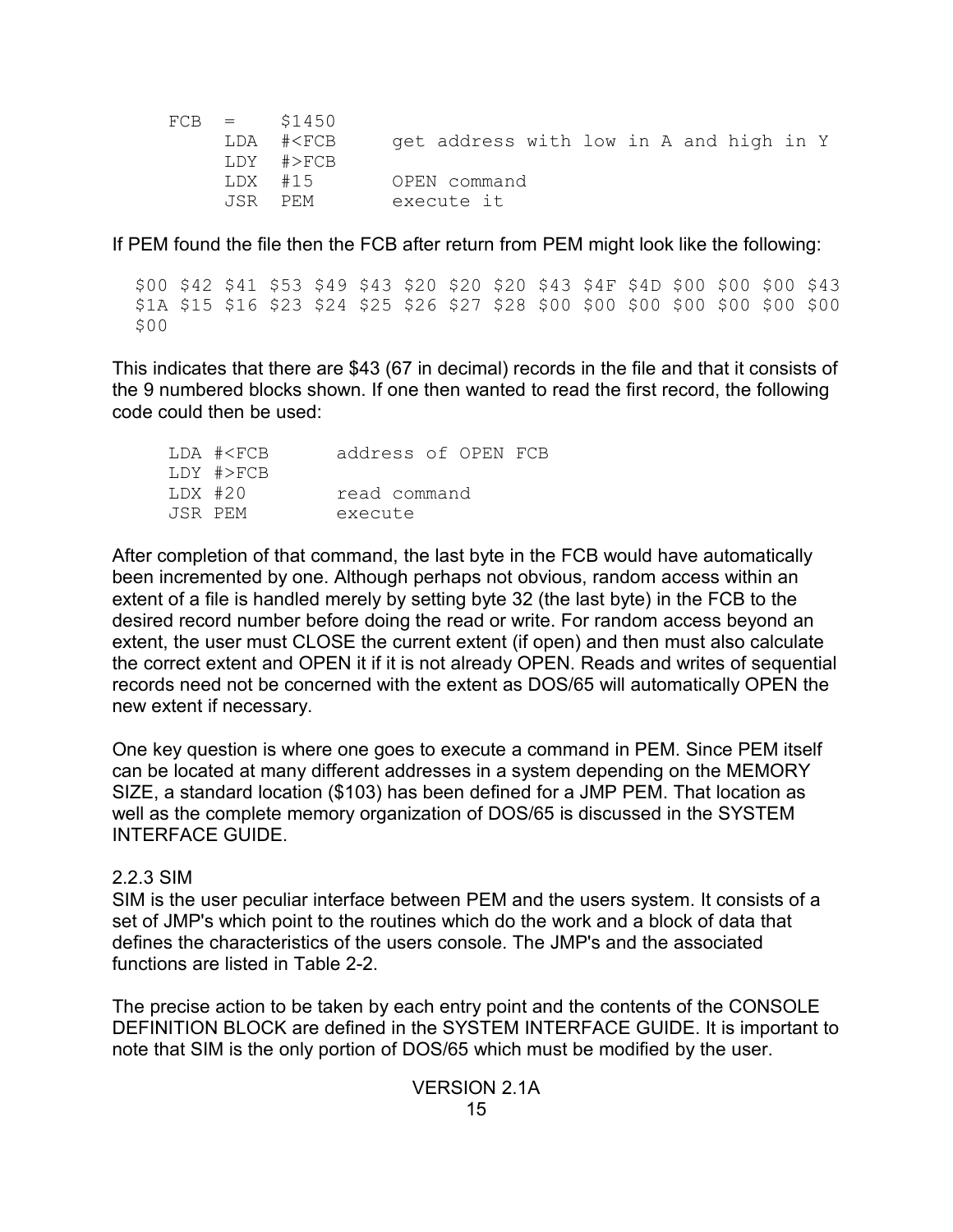# TABLE 2-2. SIM INTERFACE

| <b>ADDRESS</b> | <b>NAME</b>   | <b>FUNCTION</b>                                                                          |
|----------------|---------------|------------------------------------------------------------------------------------------|
| <b>SIM</b>     | <b>CBOOT</b>  | Entry from BOOT to initialize system and execute<br><b>CCM</b>                           |
| $SIM+3$        | <b>WBOOT</b>  | Execute warm boot by reading CCM and PEM into<br>memory from disk and then executing CCM |
| $SIM+6$        | <b>CONST</b>  | Check console status                                                                     |
| $SIM+9$        | <b>CONIN</b>  | Read single ASCII character from console                                                 |
| $SIM+12$       | <b>CONOT</b>  | Write single ASCII character to console                                                  |
| $SIM+15$       | <b>LIST</b>   | Write single ASCII character to printer                                                  |
| $SIM+18$       | <b>PUNCH</b>  | Write single byte to serial device                                                       |
| $SIM+21$       | <b>READER</b> | Read single byte from serial device                                                      |
| $SIM+24$       | <b>HOME</b>   | Move current drive to track 0                                                            |
| $SIM+27$       | <b>SELDSK</b> | Set current drive to value passed                                                        |
| $SIM+30$       | <b>SETTRK</b> | Set current track on current drive to value passed                                       |
| $SIM+33$       | <b>SETSEC</b> | Set current sector on current drive to value passed                                      |
| $SIM+36$       | <b>SETDMA</b> | Set disk buffer start address to value passed                                            |
| $SIM+39$       | <b>READ</b>   | Read a sector from current drive, track, and sector<br>into buffer                       |
| $SIM+42$       | <b>WRITE</b>  | Write a sector from buffer onto current drive, track,<br>and sector                      |
| $SIM+45$       | LISTST        | Check printer status                                                                     |
| <b>SIM+48</b>  | <b>CLOCK</b>  | Read real-time clock                                                                     |
| $SIM+51$       | <b>XLATE</b>  | Translate logical to physical sector for current drive                                   |
| $SIM+54$       | <b>CONDEF</b> | Block of data defining console characteristics (Not a<br>JMP)                            |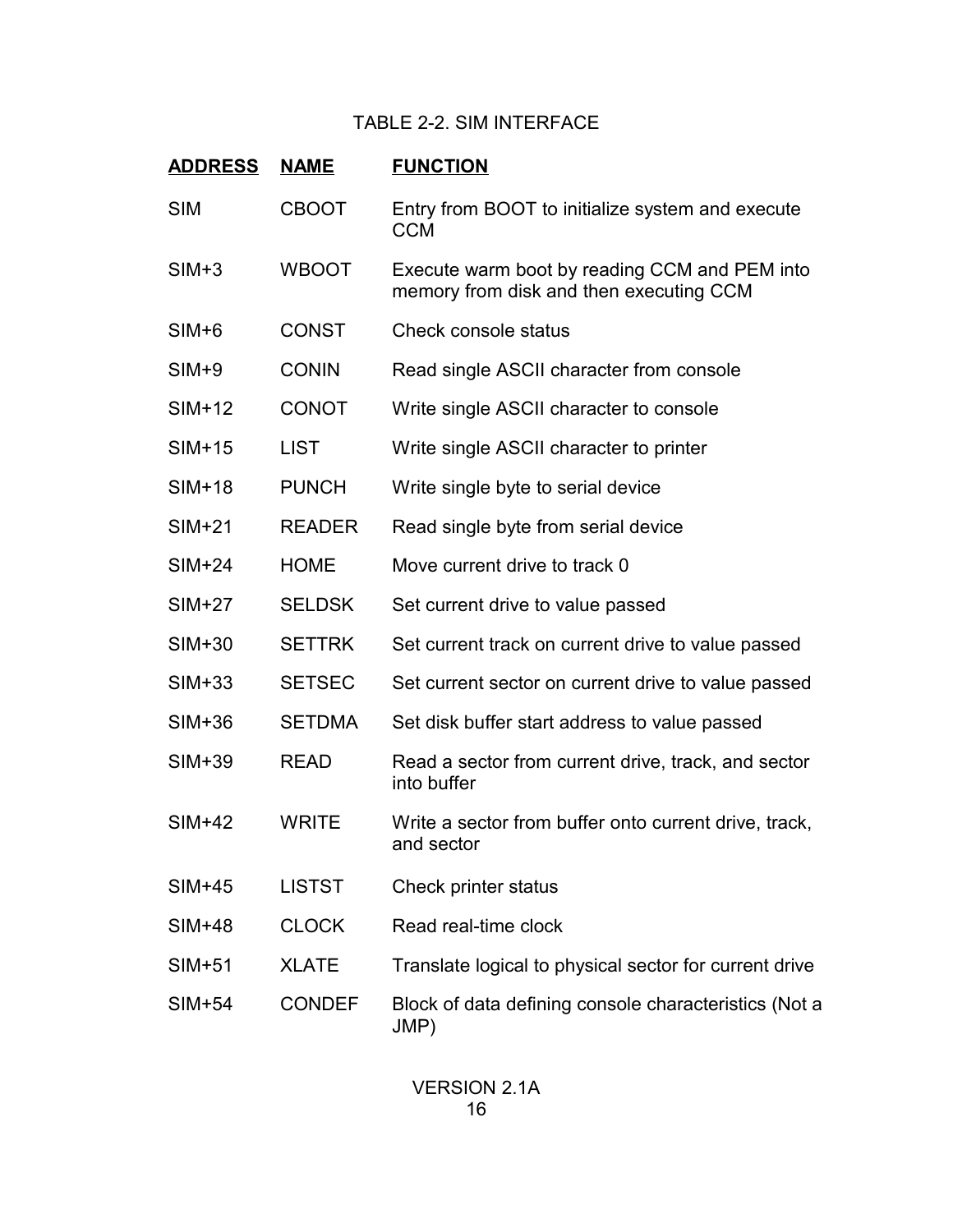# **APPENDIX A - SUPPLIED TRANSIENTS**

The following transient programs are supplied along with the operating system itself.

# LICENSED (COPYRIGHTED) PROGRAMS

| EDIT.COM                      | Text editor.                                                                                                     |
|-------------------------------|------------------------------------------------------------------------------------------------------------------|
| ASM.COM                       | Two pass 6502 assembler.                                                                                         |
| MAKECOM.COM                   | Creates an executable file of type .COM from a code<br>file of type . KIM as produced by the program<br>ASM.COM. |
| SYSGEN.COM                    | Creates a "new" system incorporating the users SIM<br>and BOOT.                                                  |
| UPGRADE.COM                   | Creates a Version 2.0 system when executed on a<br>Version 1.2 system. (Special Order Only)                      |
| DEBUG.COM                     | Debugger.                                                                                                        |
| <b>COMPILE.COM</b><br>RUN.COM | Compiler and interpreter for BASIC-E/65.                                                                         |
| <b>PUBLIC DOMAIN PROGRAMS</b> |                                                                                                                  |
| CODMAT COM 2 ACM              | Earmate diek for the LIEDC 1 or $\Omega$ PL controller                                                           |

| FURIVIAT UUIVI & ASIVI | FORMals GISK for the UFDC-T or OST controller.                  |
|------------------------|-----------------------------------------------------------------|
| MOVE COM & ASM         | Transfers a file from one location to another.                  |
| COPY.COM & ASM         | Copies all, data, or system portions of a diskette.             |
| ALLOC.COM & .ASM       | Shows disk space usage in visual and numeric form.              |
|                        | DISKTEST.COM & ASM Conducts non-destructive test of a diskette. |
| *xSnns.ASM             | SIM source (x, nn, and s are configuration peculiar.)           |
| *xBnn.ASM              | BOOT source.                                                    |
| *xL.ASM                | LOADER source.                                                  |
| <b>BASICIO.ASM</b>     | I/O package source for OSI/Microsoft 6-digit BASIC.             |
|                        | <b>VERSION 2.1A</b>                                             |

17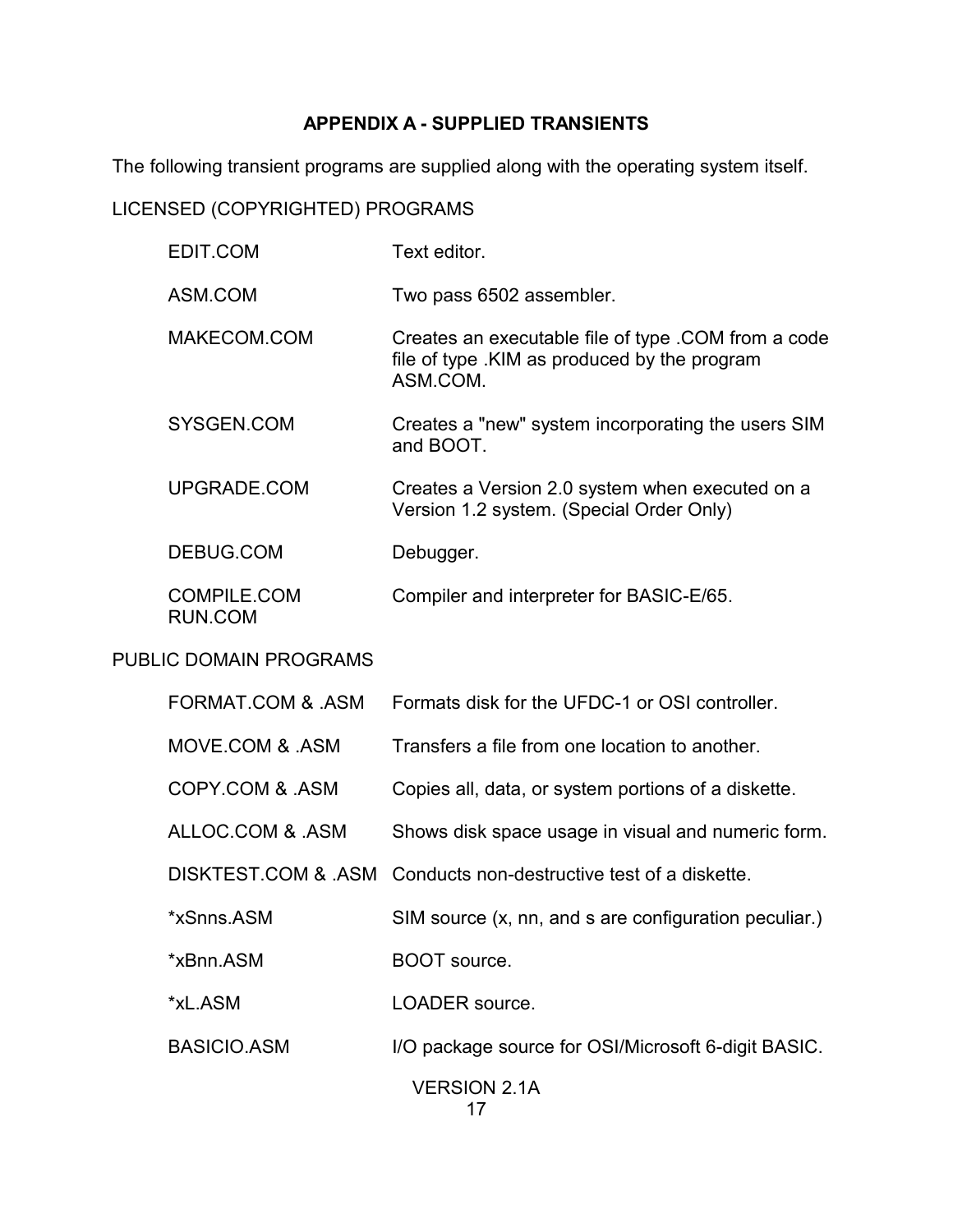TINYIO.ASM I/O package source for Pittman Tiny BASIC (TEA  $= $200$ ).

COMPARE.COM & .ASM Compare two files on a byte-by-byte basis.

MORE.COM & .ASM Transfer file to console in screen size pages.

MODEM.ASM Telecommunications programs. D65TER.ASM

# OPERATIONAL PROCEDURES

See separate manuals for EDIT, ASM, DEBUG, SYSGEN/UPGRADE, COMPILE and RUN.

### MAKECOM

MAKECOM is executed by entering a command line of the form

(drive:)MAKECOM (drive:)(ufn)

where the (drive:) terms are optional drive specifications. The first is used to determine the drive (other than the default) from which MAKECOM.COM is to be read. The second determines the drive (other than the default) from which the source code file of type KIM is to be loaded and to which the executable file of type COM is to be written. If the type field of the ufn is blank, it is assumed to be KIM. In any event the actual type of the source code file must be KIM. The following are examples of valid LOAD commands:

makecom b:test.kim

a:makecom terminal

Since MAKECOM produces a contiguous machine code file which can be loaded at the TEA start as a transient, it will zero fill all areas not specified by the KIM file until the last KIM record is read. The KIM file must begin at an address greater than or equal to the TEA start address and must be monotonically increasing. If the user wishes to produce machine code files which begin and load at some address other than the TEA start, DEBUG must be used to load the file into the TEA with an appropriate offset. SAVE can then used to save the resulting machine code file. Such a file will not work correctly as a transient.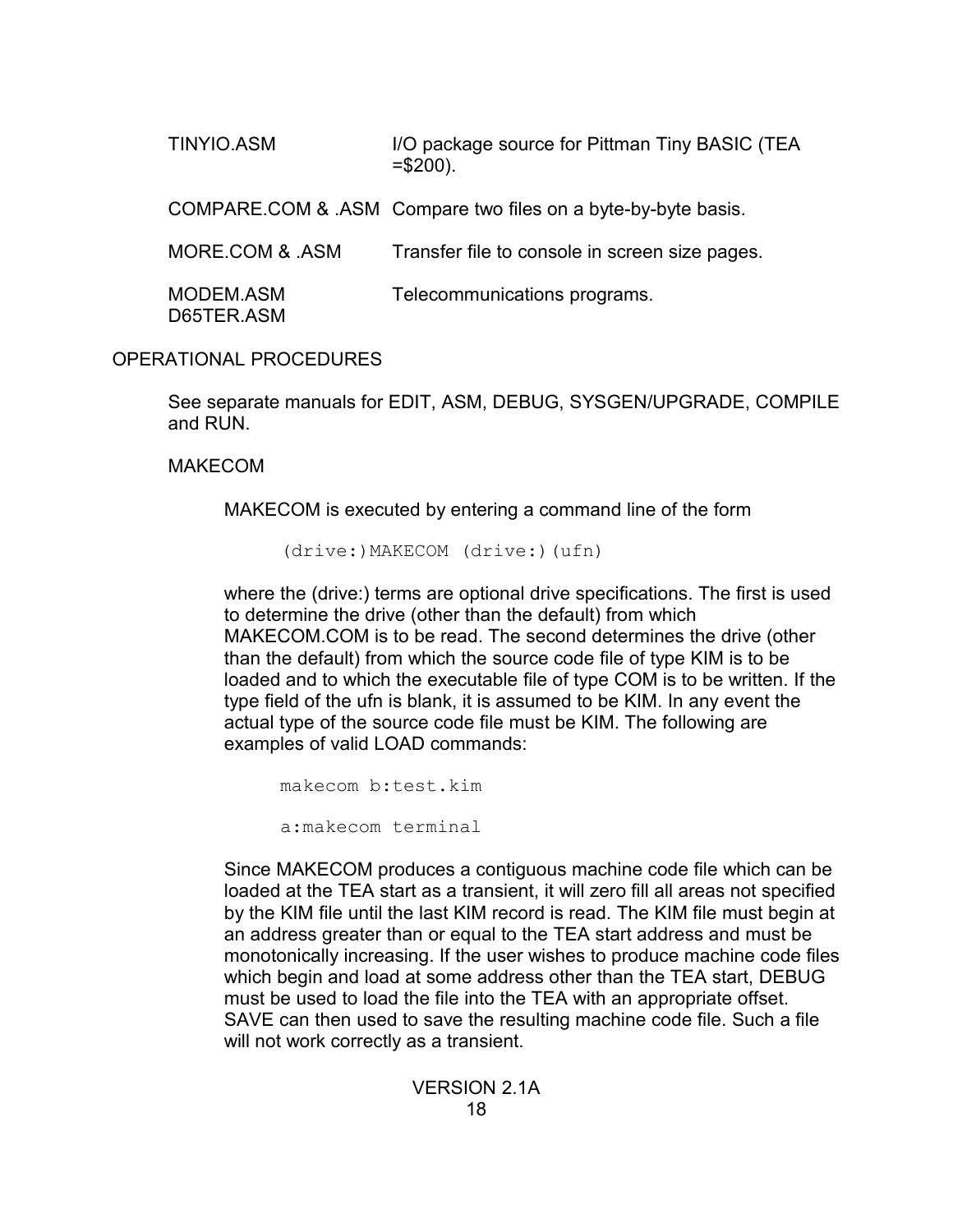FORMAT (UFDC-1 and OSI Controllers Only)

Enter command of the form (drive:)FORMAT. The program will be loaded from the default or specified drive and action to be taken after that point will be prompted by the program. The diskette that will be formatted must be inserted into drive A unless otherwise prompted by FORMAT.

# *CAUTION This program destroys diskette contents --- use with care!*

**MOVE** 

Enter command of the form:

(drive:)MOVE (drive:)ufn (drive:)ufn

The program will be loaded from the default or specified drive and will copy the file matching the second ufn to the file matching the first ufn. The optional (drive:) terms are used to specify drives other than the default. Unless the destination ufn (including drive) is the same as the source then the source file is not affected in any way by this command. If the first ufn consists of a drive specification only as in

move b: test.com

then the destination file will be given the same name as the source file. The following are examples of valid MOVE commands.

move data data (this moves file to itself) move \*testprog.old \*testprog.com

**COPY** 

Enter command of the form (drive:)COPY x where x is SYSTEM, DATA, or ALL. Program will be loaded from the default drive or the specified drive and the action required will be prompted by the program. COPY transfers an entire track at a time and verifies the copy. COPY can be used in a single drive system if the features included in the standard SIM are retained. In such a case diskette switching will be required for each track.

**CAUTION** 

This program will overwrite all or part of the diskette in drive B - use with care.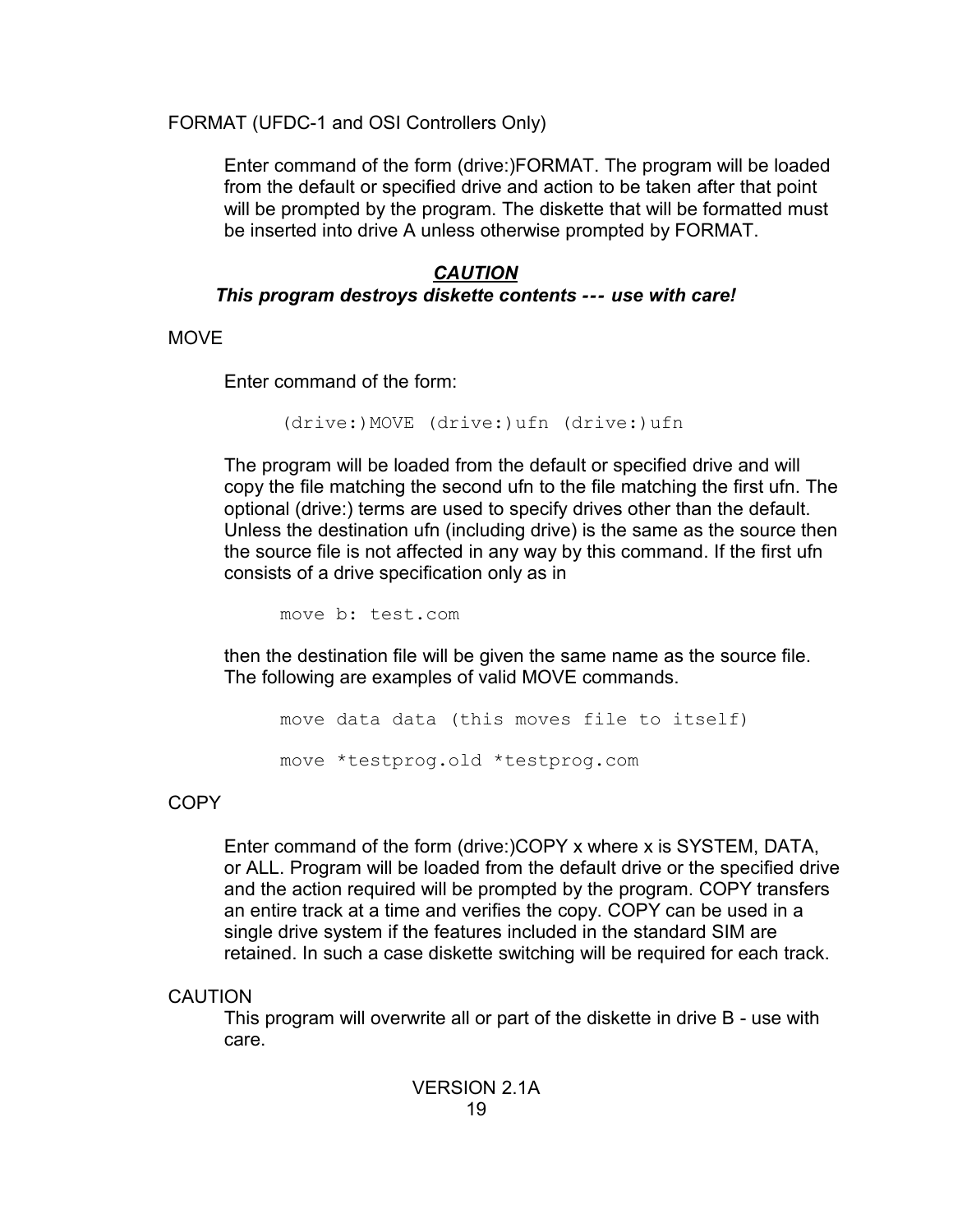#### DISKTEST

Enter a command of the form:

(drive:)DISKTEST

The program will be loaded from the default drive or the specified drive. All further action will be prompted by the program.

#### ALLOC

Enter a command of the form:

```
(drive:)ALLOC x
```
where x is a through h (without a trailing colon) and designates the drive to be reported. The program will be loaded from the default drive or the specified drive and will run to completion. ALLOC shows if blocks on the specified drive are available (0) or allocated (1) and shows the total number of unallocated blocks.

#### COMPARE

Enter a command of the form:

(drive:)COMPARE (drive:)ufn (drive:)ufn

The program will do a byte by byte comparison of the two files. If the files are identical the file length will be reported. If the files are unequal the byte number at which the files first differ will be reported. If the second (drive:)ufn combination consists only of the (drive:) specification then the first file name will be used. Examples of valid COMPARE usage are:

compare a:test.kim b: compare filestat.bas filestat.bak

#### **MORE**

Enter a command of the form:

(drive:)MORE (drive:)ufn

The program will work like TYPE except that a screen of text will be sent to the console and then execution will stop until the user enters a SPACE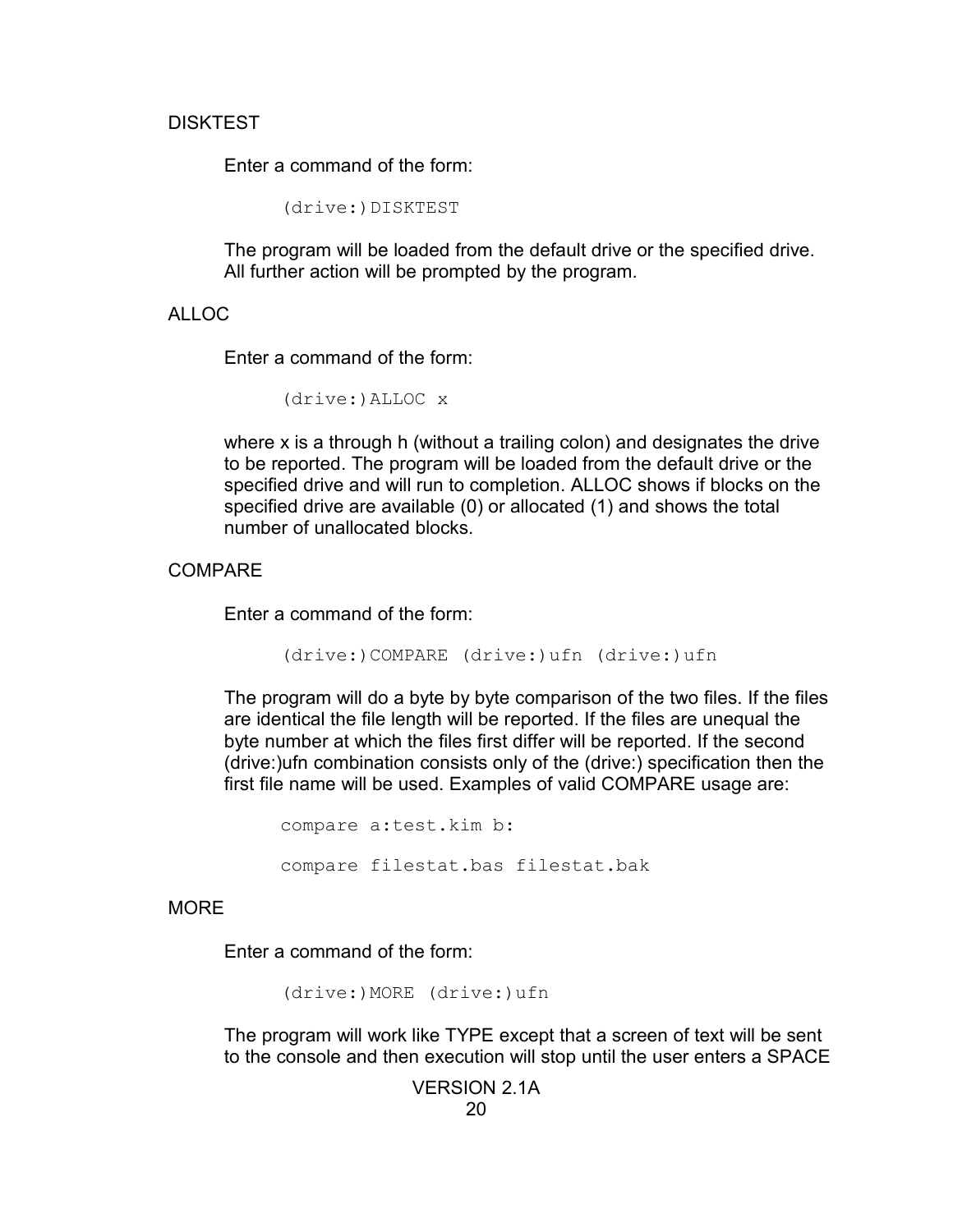or a CONTROL-C. A SPACE will display the next screen and a CONTROL-C will terminate the program and return to CCM. Examples of valid MORE usage are:

more sim.asm

more filestat.bas

#### MODEM & D65TER

These two programs provide the basis for sophisticated or simple telecommunications usage of a DOS/65 system. Both require user modification to handle the modem I/O characteristics.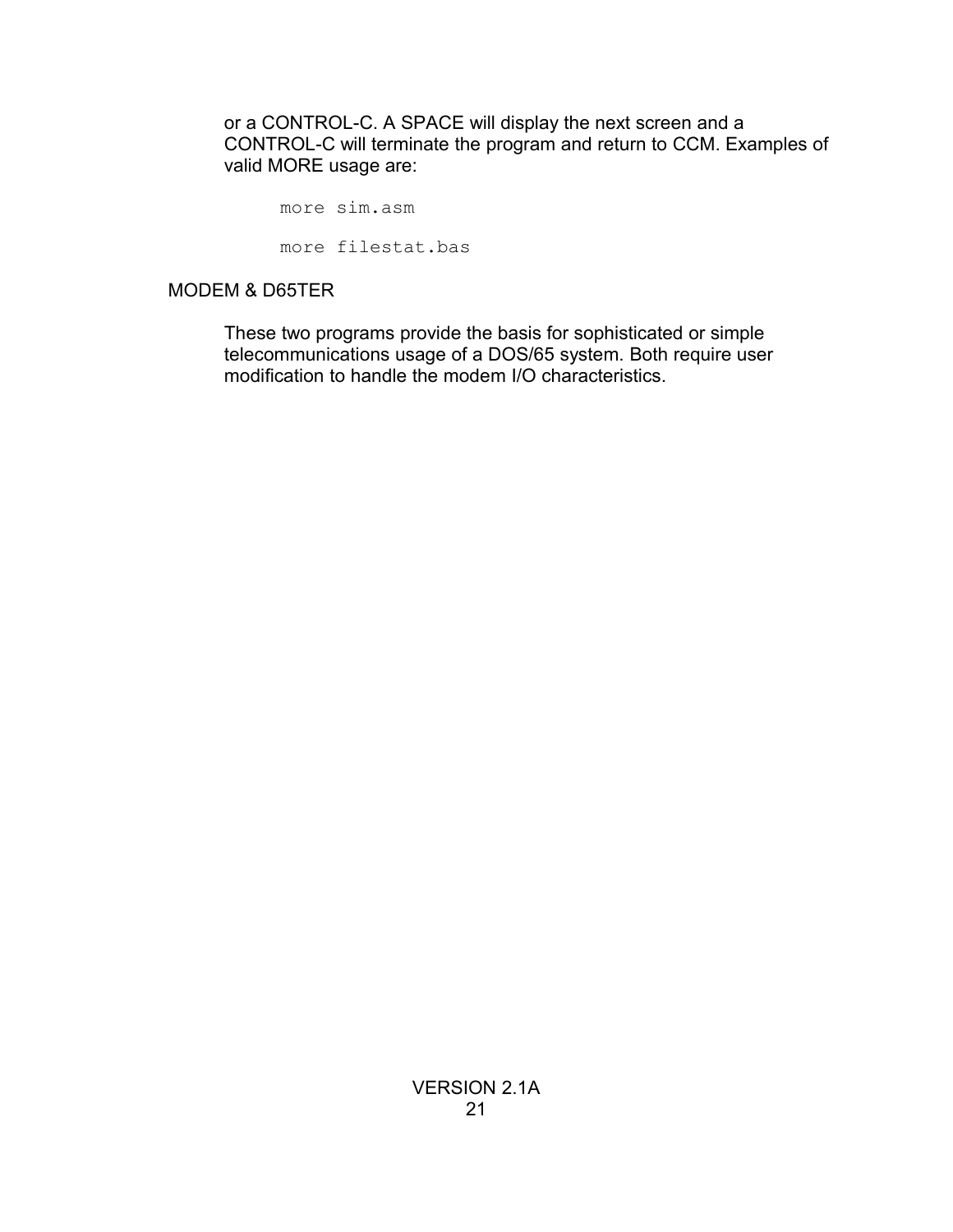### **APPENDIX B - ERROR MESSAGES**

### CCM ERROR MESSAGES

CCM detects and will report errors in one of several ways.

### SYNTAX

If a command syntax error is detected, CCM will print a "?" on the console followed by the command line in which the error is detected. The kinds of error detected by CCM which fall in this category are:

- 1. AFN or UFN contains illegal characters
- 2. Transient COM file not found
- 3. AFN used where only a UFN is allowed

### READ ERROR

If a file read error is detected during execution of a TYPE command, the message

"READ ERROR"

will be printed on the console. This most often means that a sector of the specified file is bad.

# NO SPACE

If a SAVE command is executed and no room is available on the diskette a

"NO SPACE"

message will be printed on the console. The cure is to change diskettes or to erase unnecessary file from the current diskette.

# CANNOT CLOSE

The message

"CANNOT CLOSE"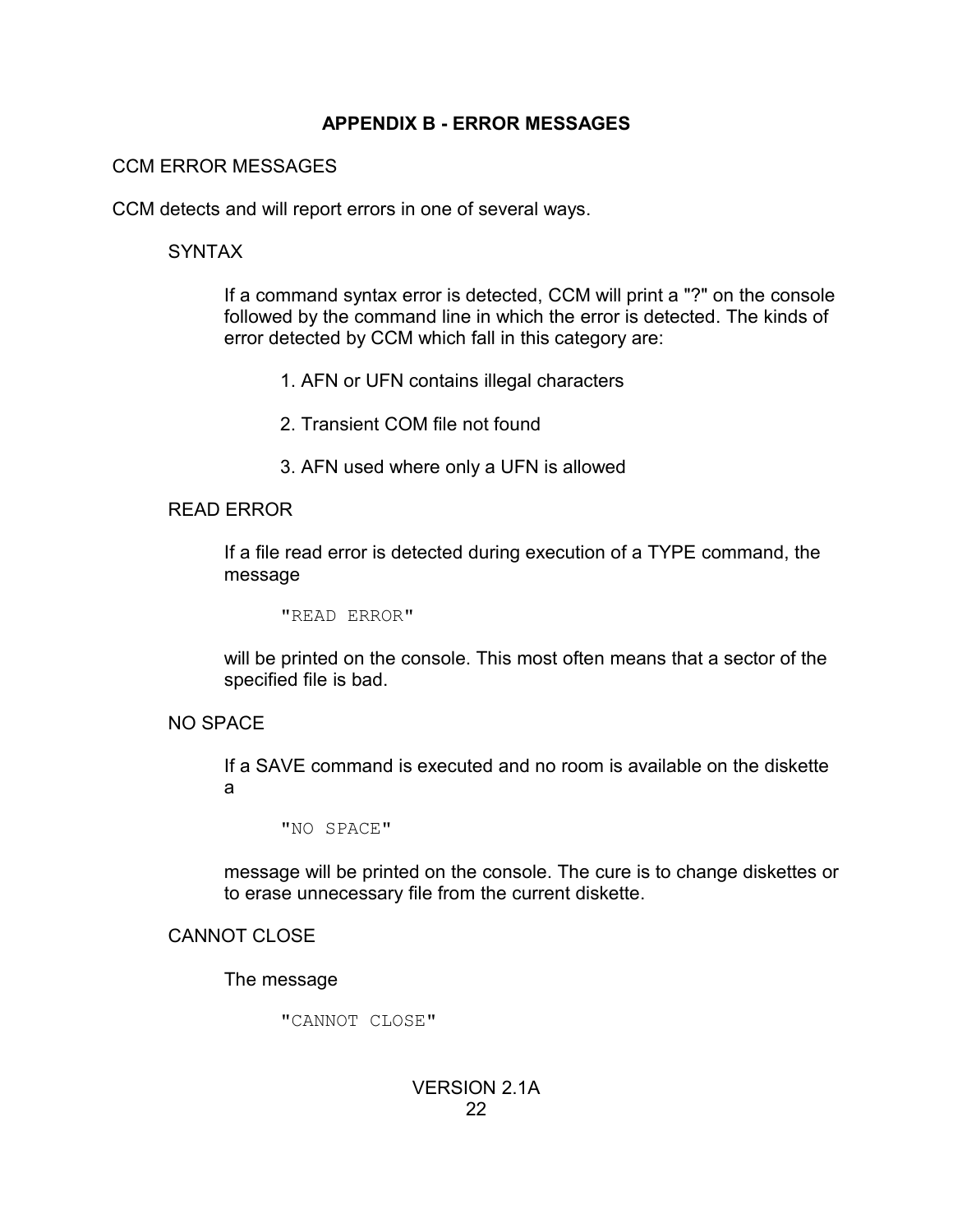will only appear during execution of a SAVE command if an error is detected by PEM when an attempt is made to update the directory for the file. If this happens, check to make sure that the diskette was properly logged-in and that the allowable number of directory entries has not been exceeded due to the SAVE operation.

#### NOT FOUND

#### The message

"NOT FOUND"

will be printed if the DIR command finds no directory entries which match the specified AFN or UFN or if the file specified in a REN or TYPE command can not be found.

#### FILE EXISTS

If the new name specified in a REN command corresponds to the name of an existing file the message

FILE EXISTS

will be printed.

#### LOAD ERROR

This error will only occur during execution of a transient program and will result in the message

LOAD ERROR.

The most likely meaning is that the transient load activity tried to overwrite CCM with the program. If this occurs it means that the program is too large for the memory available.

#### CANNOT OPEN

If the message

CANNOT OPEN

is printed during execution of a SAVE command, it means that a disk error was detected during the file opening step. This is a highly unlikely error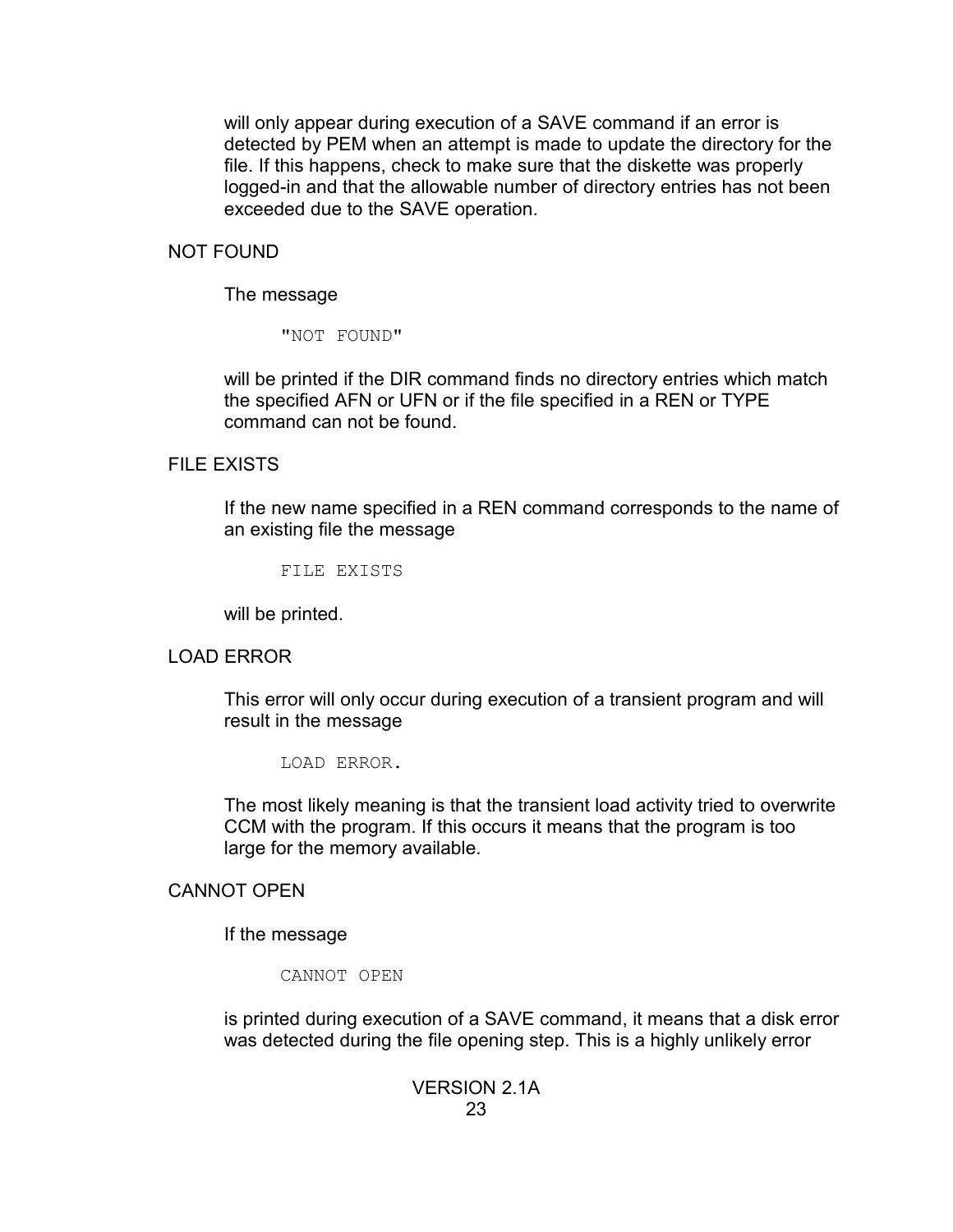and if it occurs it indicates that the directory of the diskette may be in error.

# WRITE ERROR

# The message

WRITE ERROR

means that a disk write error has been detected during execution of a SAVE command. The most likely cause is exhaustion of the available space on the diskette.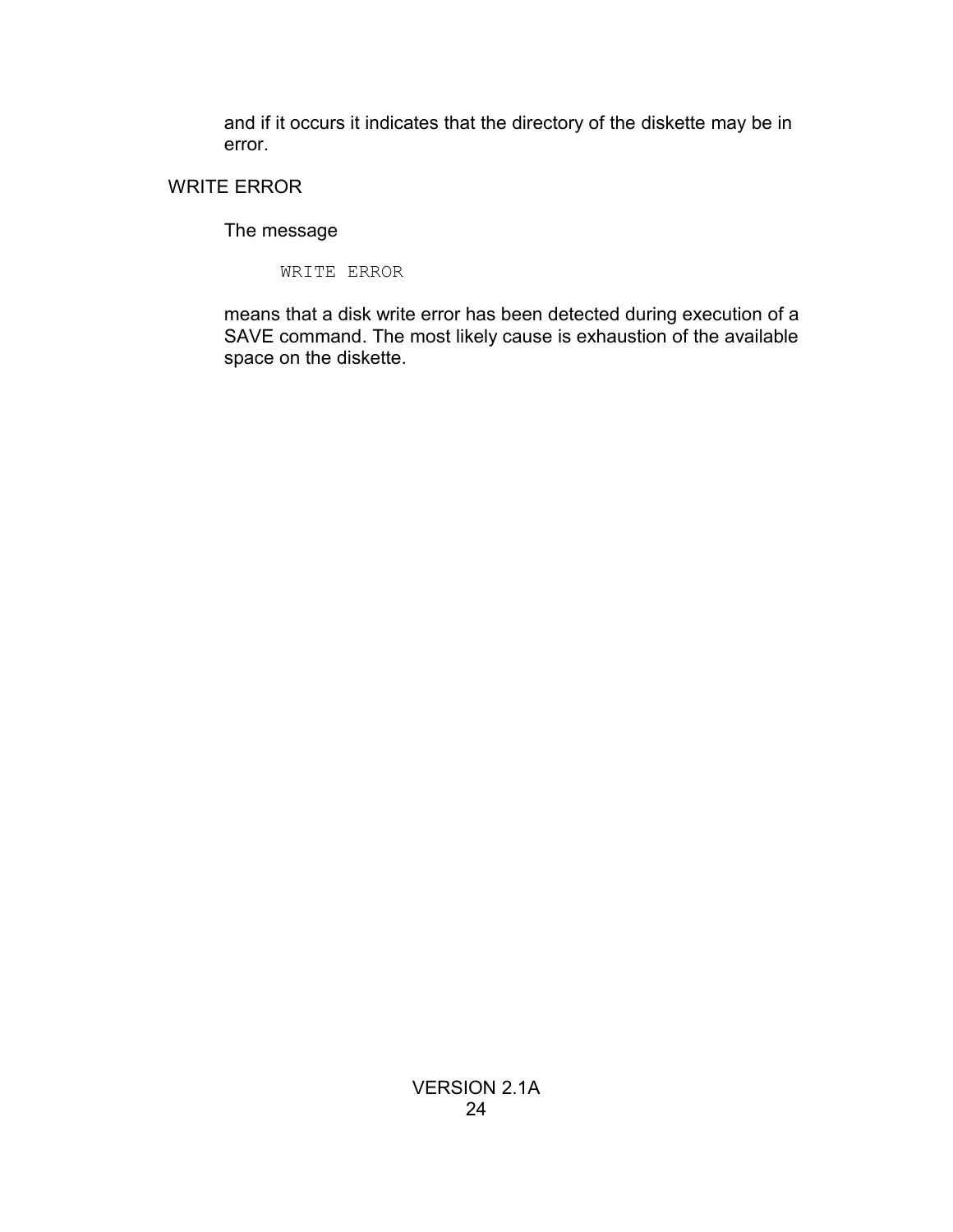#### PEM ERROR MESSAGES

PEM has only three error messages which it prints. They are as follows where x is replaced with the drive letter:

PEM ERROR ON x - BAD SECTOR RET) TO IGNORE - (OTHER) TO ABORT PEM ERROR ON  $x - R/O$ PEM ERROR ON x - INVALID DRIVE

# BAD SECTOR

The bad sector error will occur if SIM is unable to successfully read the specified sector. The user is given the option of ignoring the error or of aborting execution by performing a WARM BOOT. This is usually a serious error indication and is most likely due to a defect on the disk or a hardware failure.

### R/O (READ/ONLY)

If a write is attempted to a drive marked as READ ONLY (R/O) by the system, this error will occur. The most likely cause of this error is an attempt to write to a diskette which was not the diskette in the drive when the last WARM or COLD BOOT was performed or when the last INITIALIZE SYSTEM (X=13) PEM command was executed. This error always causes a WARM BOOT to be executed.

### INVALID DRIVE

An attempt to reference a drive outside the range of 0 to 7 (A to H) or a return value of 0 from the SELDSK routine at SIM+27 will generate this error message. This error always causes a WARM BOOT to be executed.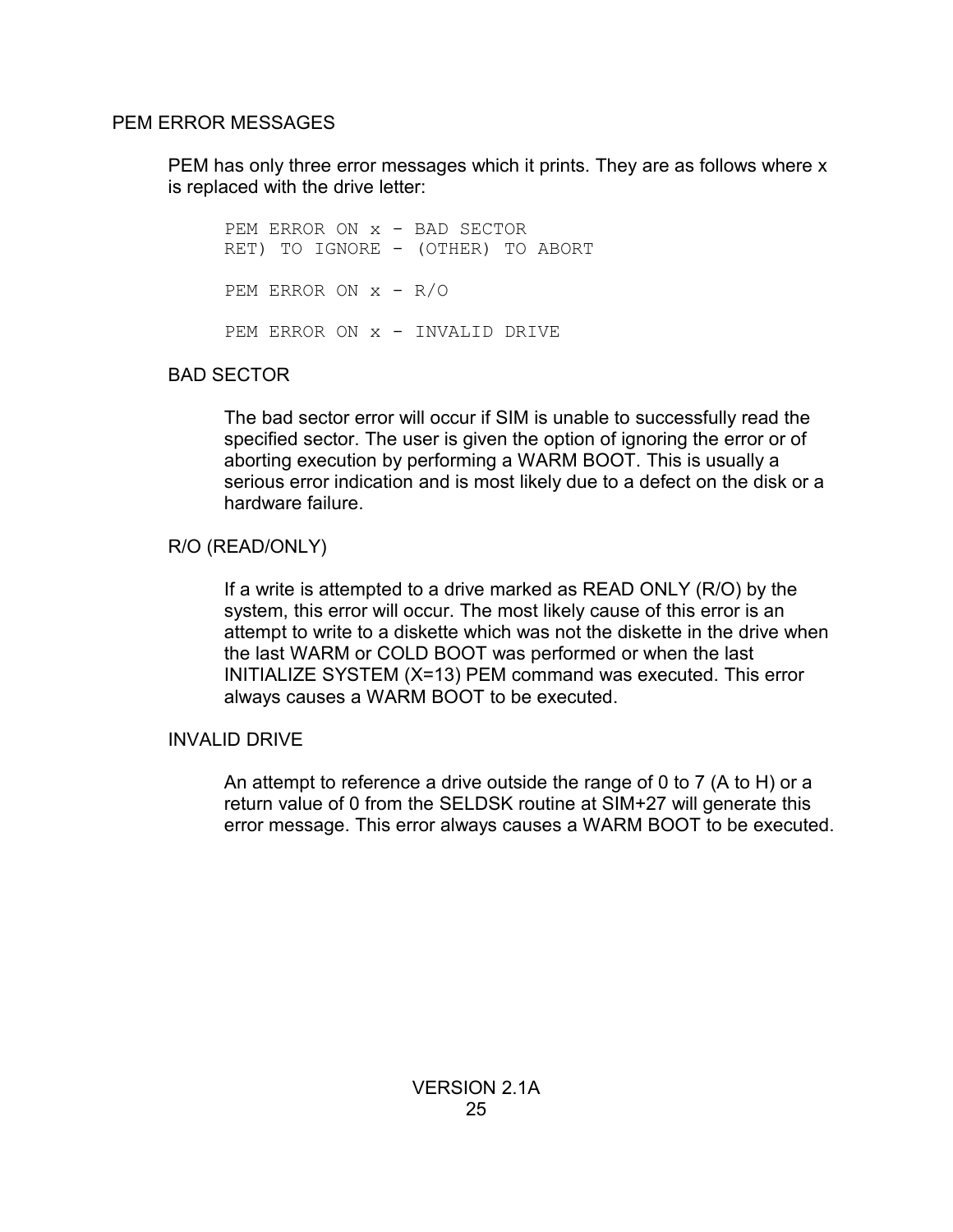# **APPENDIX C - COMMAND LINE PARSING**

When a transient is executed, CCM continues to scan the command line after the transient UFN. If possible, CCM will build up to two FCB's using the data. CCM will also transfer the full line after the UFN to the default buffer.

# FCB BUILD

If CCM can build a valid FCB from the first contiguous character string after the transient UFN then the drive, name and type portions of the resulting FCB will be placed into the appropriate bytes of the DEFAULT FCB at \$107. If the second contiguous character string is also a valid UFN or AFN the drive, name and type fields of the resulting FCB will be placed into the appropriate bytes of a FCB at DEFAULT FCB + 16 or \$117. If this second FCB is to be used and if the FCB at \$107 is to be used, then the FCB at \$117 must be moved to another location or it will be destroyed by file operations using the FCB at \$107. The following examples show command lines and the number of FCB's that CCM would build:

| <b>Command Line</b> | Number of FCB's |  |
|---------------------|-----------------|--|
| edit file.asm a:    | -2              |  |
| proc                |                 |  |
| compile source      |                 |  |

# NOTE

If a FCB can not be constructed based upon the command line contents, the appropriate portion of the DEFAULT FCB is filled with ASCII blanks (\$20).

# LINE BUFFER BUILD

Regardless of whether or not CCM can build any FCB's from the command line, it will place all of the command line after the transient UFN into a special buffer at DEFAULT BUFFER (\$128). The buffer is similar to that used for the READ BUFFER command in PEM except that the first byte in the buffer is the number of characters in the buffer rather than the maximum buffer length. The text characters begin in the second byte. The following examples illustrate how this feature works:

| <b>Command Line</b> | <b>Buffer Contents</b>                       |
|---------------------|----------------------------------------------|
| proc =              | \$02 \$20 \$3D                               |
| compile source #    | \$08 \$53 \$4F \$55 \$52 \$43 \$45 \$20 \$23 |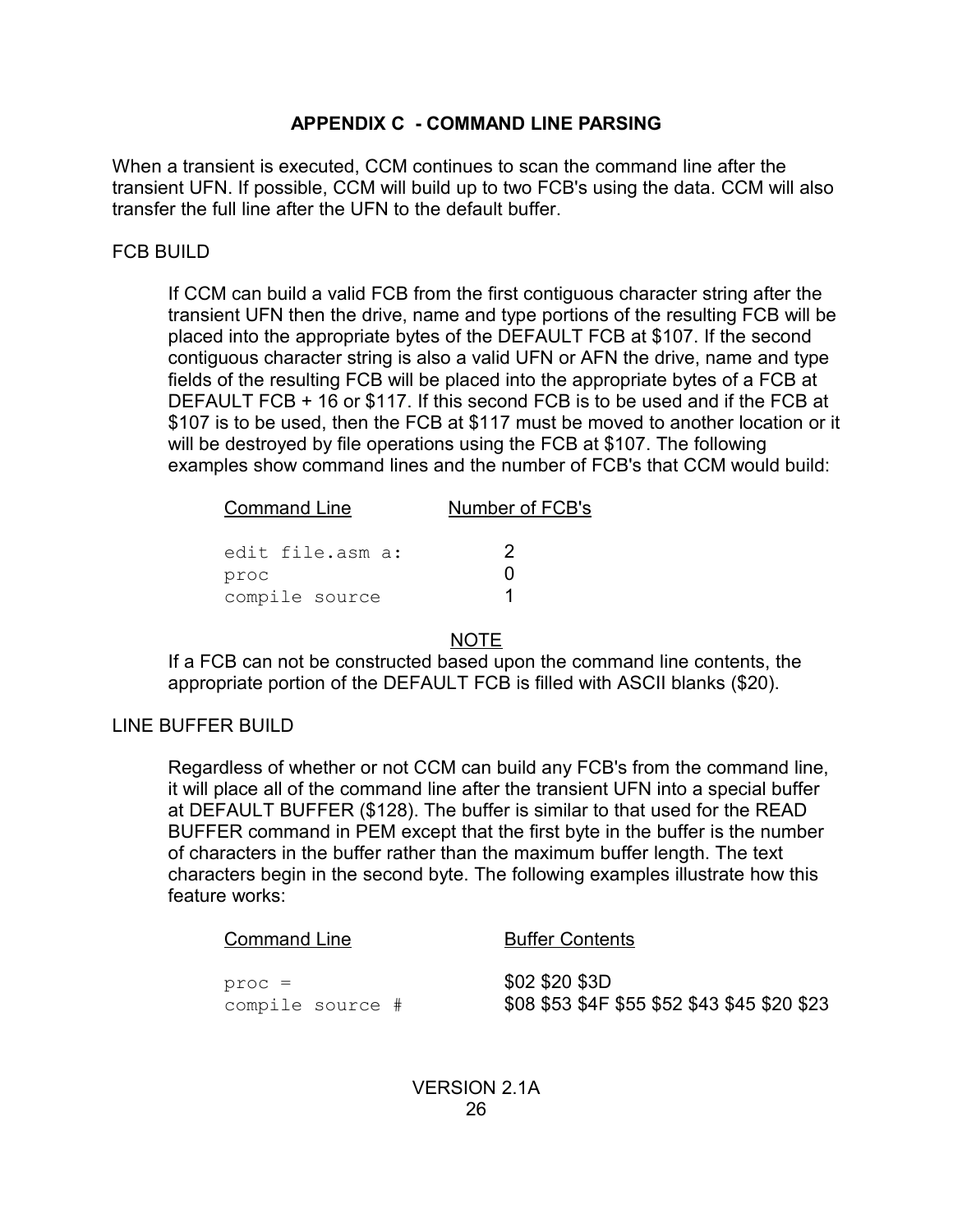# **APPENDIX D - SINGLE DRIVE SYSTEMS**

Several standard versions of SIM have included the capability to handle multiple "logical" drives even if the user has only a single physical drive, some users were not aware of that capability. If the user answers "1" to the opening question asking for the number of drives, then SIM will handle all subsequent references to "logical" drives A through H with a "MOUNT x" message if the next "logical" drive is different than the current "logical" drive. Once the user has placed the correct "logical" diskette in the drive in response to the "MOUNT x" message, a key should be pressed on the console to tell SIM that the appropriate diskette has been mounted.

Obviously some routines are not optimized for a single drive system. COPY is the most obvious example. Since COPY reads and writes only one track at a time, it will require many diskette switches to copy an entire diskette. The user who is limited to a single drive should consider modification of COPY to read and write as many tracks as will fit into the available memory.

Current SIM versions (3.xx & later) do not include the MOUNT capability. Users needing an earlier version should contact Richard A. Leary for a copy.